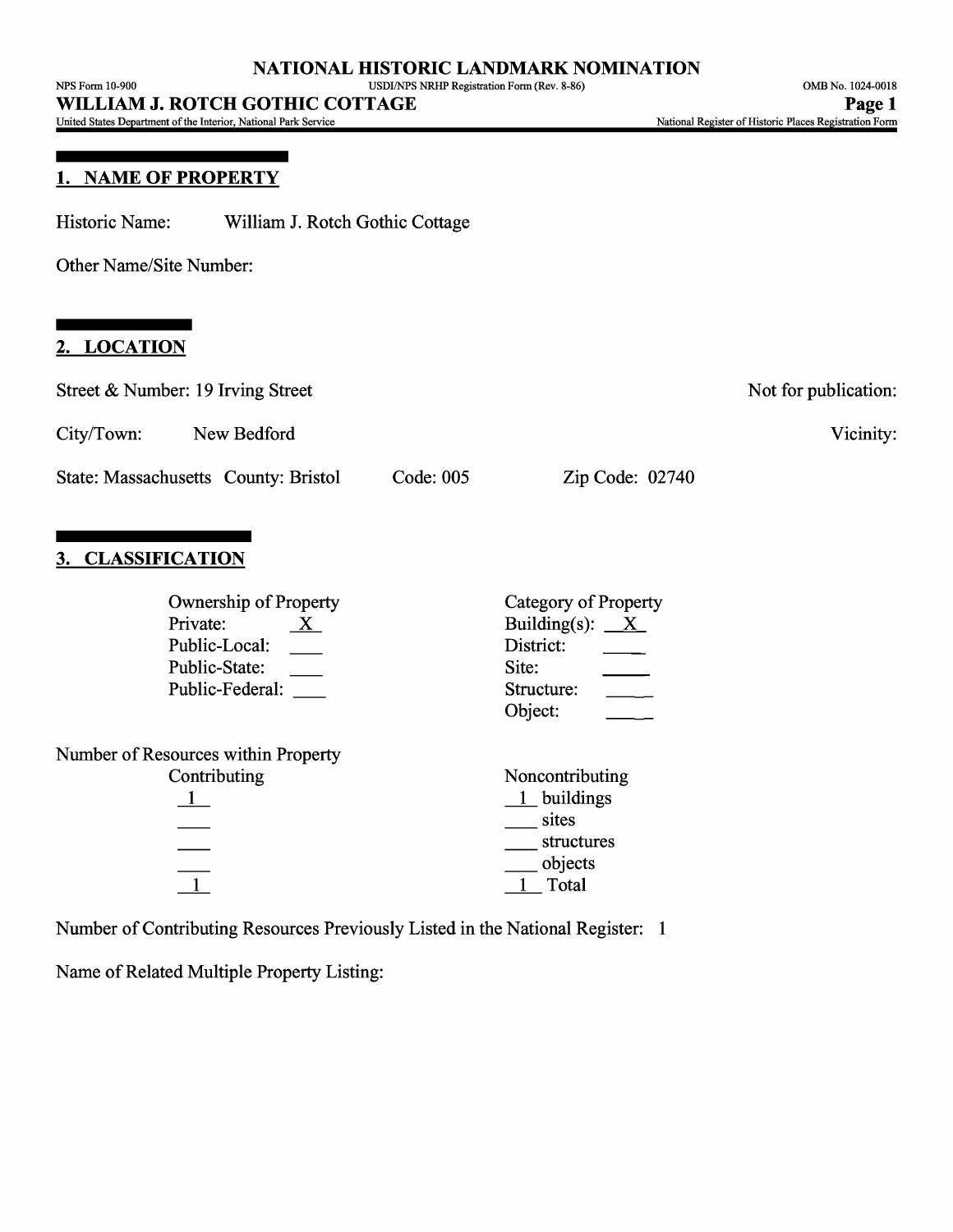## **4. STATE/FEDERAL AGENCY CERTIFICATION**

As the designated authority under the National Historic Preservation Act of 1966, as amended, I hereby certify that this \_\_ nomination \_\_ request for determination of eligibility meets the documentation standards for registering properties in the National Register of Historic Places and meets the procedural and professional requirements set forth in 36 CFR Part 60. In my opinion, the property \_\_ meets \_\_ does not meet the National Register Criteria.

Signature of Certifying Official Date

State or Federal Agency and Bureau

In my opinion, the property \_\_\_\_\_ meets \_\_\_\_\_ does not meet the National Register criteria.

Signature of Commenting or Other Official Date

State or Federal Agency and Bureau

# **5. NATIONAL PARK SERVICE CERTIFICATION**

I hereby certify that this property is:

- Entered in the National Register
- Determined eligible for the National Register
- Determined not eligible for the National Register
- **Removed from the National Register**
- Other (explain):

Signature of Keeper Date of Action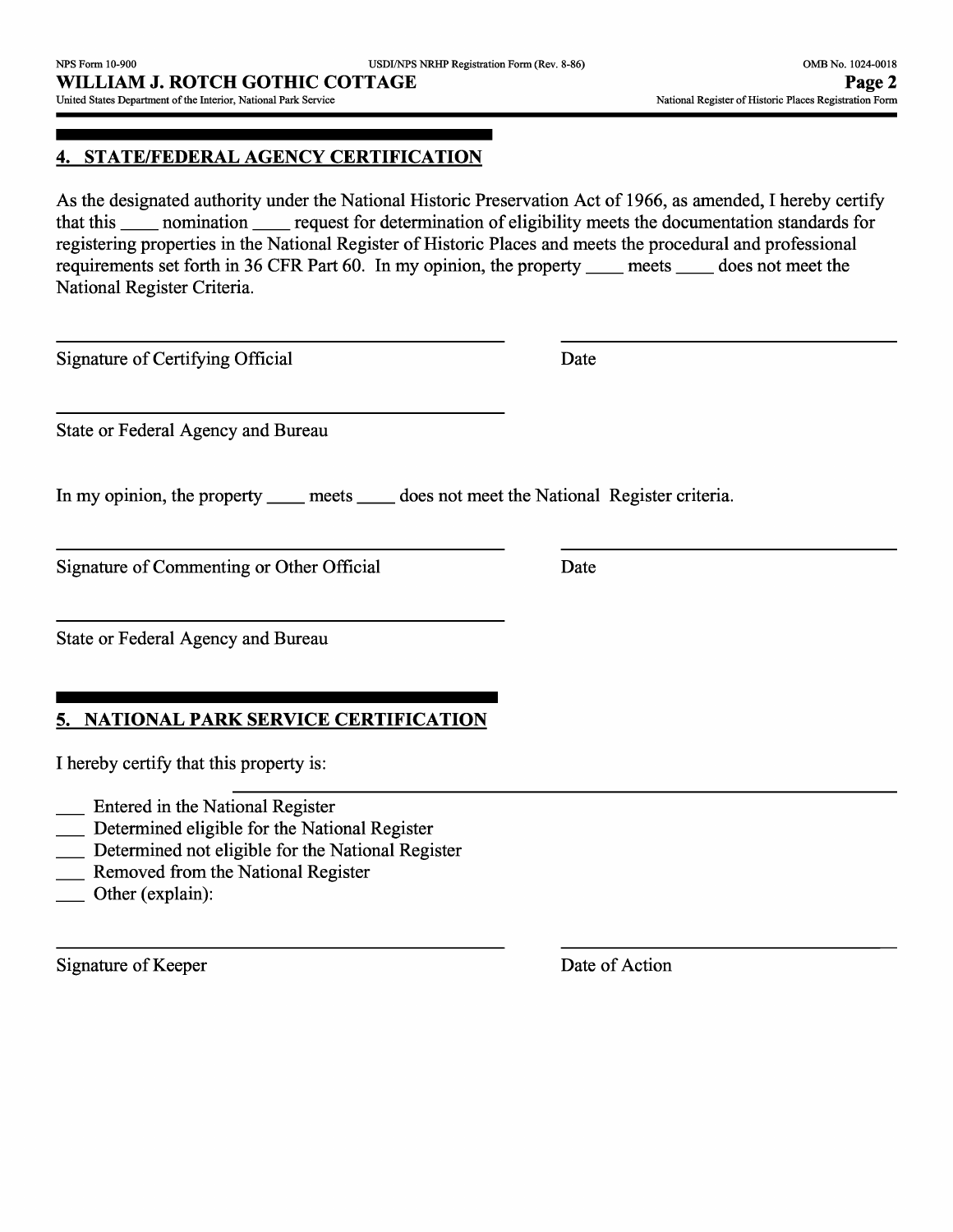# **6. FUNCTION OR USE**

Historic: DOMESTIC Sub: Single Dwelling

Current: DOMESTIC Sub: Single Dwelling

## **7. DESCRIPTION**

Architectural Classification: MID-19™ CENTURY: Gothic Revival

Materials

Foundation: STONE<br>Walls: WOOD WOOD Roof: WOOD Other: GLASS, BRICK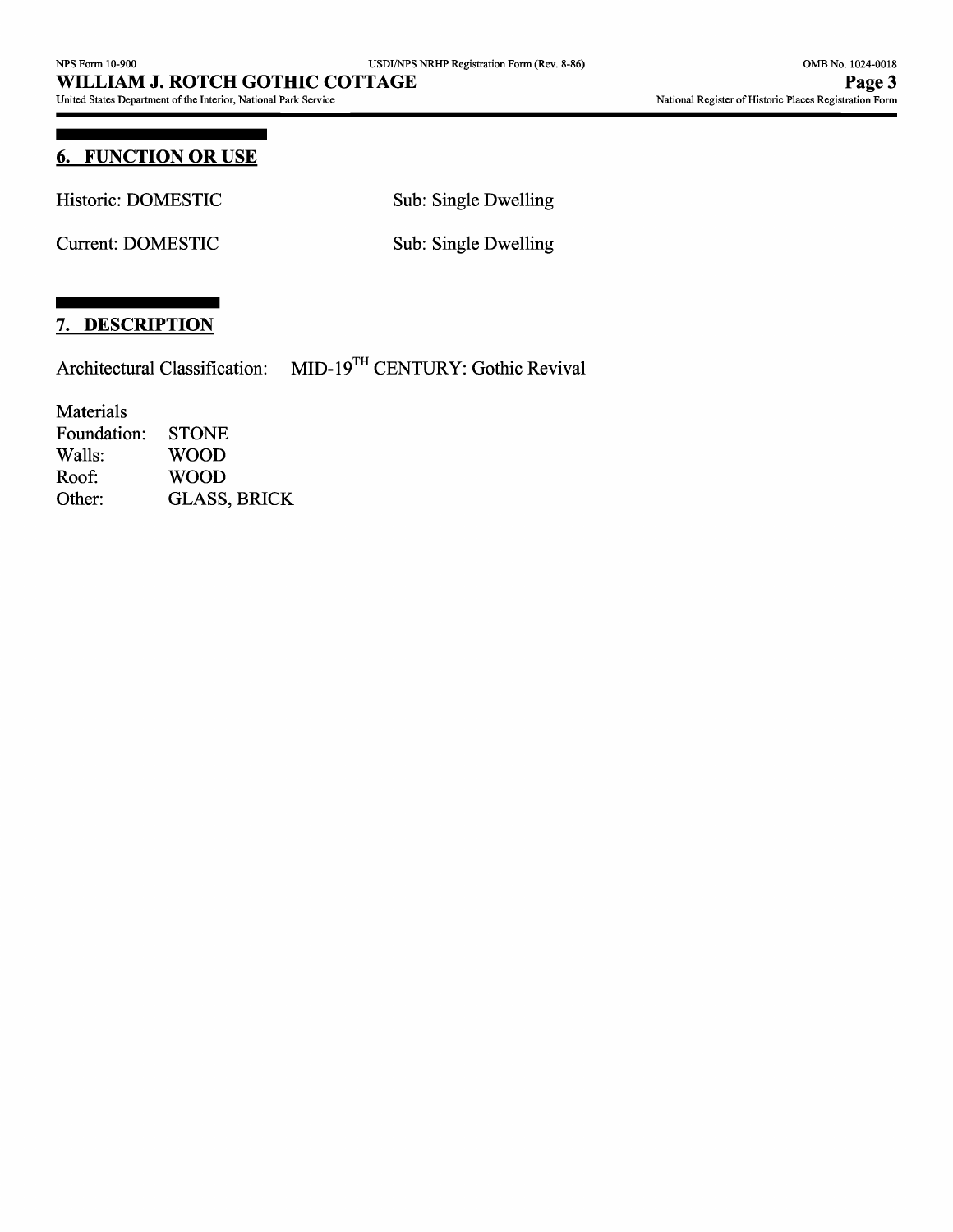#### **Describe Present and Historic Physical Appearance.**

#### *Setting and Location*

The William J. Rotch House is located at 19 Irving Street, at the southwest corner of Maple Street, on a parcel of land in the City of New Bedford, Massachusetts. When constructed in the later 1840s, the Rotch House was set back from Orchard Street fronted by a curving carriage drive, and surrounded by landscaped grounds reflecting a Picturesque or naturalistic character. When the building was moved back on its site in 1908, it assumed its current address. Irving Street was cut through and Maple Street extended. It is now located on approximately a third of an acre of the original Rotch land bounded today by Irving, Maple and Cottage Streets. The house is now approached from Irving Street by a short stone walkway and no longer has a picturesque country cottage setting. The remaining Rotch land was sold as house lots.<sup>1</sup> The neighborhood in which the nominated house is located is at the top of a hill, overlooking the oldest part of New Bedford and the harbor towards the east. At the time it was constructed the house was well away from the developed portion of New Bedford.

#### *Overview*

The Rotch House is a Gothic Revival-style residence built to the plans of New York City architect Alexander Jackson Davis and completed by local builders late in 1846. Its form is that of two interlocking units, a hipped-roof block which is intersected by a taller gabled block with steeply pitched roof, the latter block projecting from the remainder of the fagade to form a pavilion. The building was constructed with a heavy wood frame— mortised, tenoned and pegged in traditional fashion— sheathed on the exterior with fitted horizontal flush boards. Specifications called for well-seasoned spruce for structural elements and pine for sheathing, flooring, and furring purposes; ash, butternut and black walnut were likewise called for finishes in rooms on the primary floor. The roof is covered with cut wood shingles as specified by the architect (not the originals, however), fitted to pine boards covering the roof frame. At the time the building was moved back on its original lot in 1908, it was placed above a new foundation of cut granite and thereby given a modern basement. Interior walls and ceilings are finished with lime-based plaster on sawn lath. Doors and trim are largely constructed of wood, excepting interior cornice work and decorative medallions, which are plaster. Indoor plumbing and central heating were both elements of the original specifications, the latter augmented by coal-burning fireplaces. Mantels for the hearths in the two front parlors and the library were fashioned from gray and black marble. Rooms on both the primary and chamber floors are arranged in symmetrical fashion, the primary floor featuring a center hall around which the rooms were arrayed. The house is two and one-half stories in height with a full basement. Today, despite some changes to the building over time as described below, the house still retains a majority of its exterior and interior features as constructed which make it such a significant and defining example of AJ. Davis' work.

#### *Exterior*

The east-facing fagade is symmetrically composed and features a prominent central projection, defined by a steeply pitched roof of Gothic precedent and a cantilevered oriel window. This central gabled unit projects forward from the main mass of the house, which consists of a roughly square-shaped block covered by a hipped roof the eaves of which is pierced on the front and side elevations by dormers. At some point between 1867- 1872 the Rotch family had a pair of Gothic casement windows topped by steep gables cut into the Cottage. The windows allowed badly needed light into the second floor bedrooms. Each front gable and multi-paned window exactly mirror the original Davis gables and windows on the sides of the Cottage. The primary entrance to the Rotch House is recessed within this porch projection, behind the first set of exterior doors, which are headed by

<sup>&</sup>lt;sup>1</sup>Ironically the move back placed the Rotch Cottage next to an A.J. Davis house at 7 Irving Street designed in the 1840's but not constructed until the 1860's. The move of the Cottage gave New Bedford two Davis cottages neighboring each other.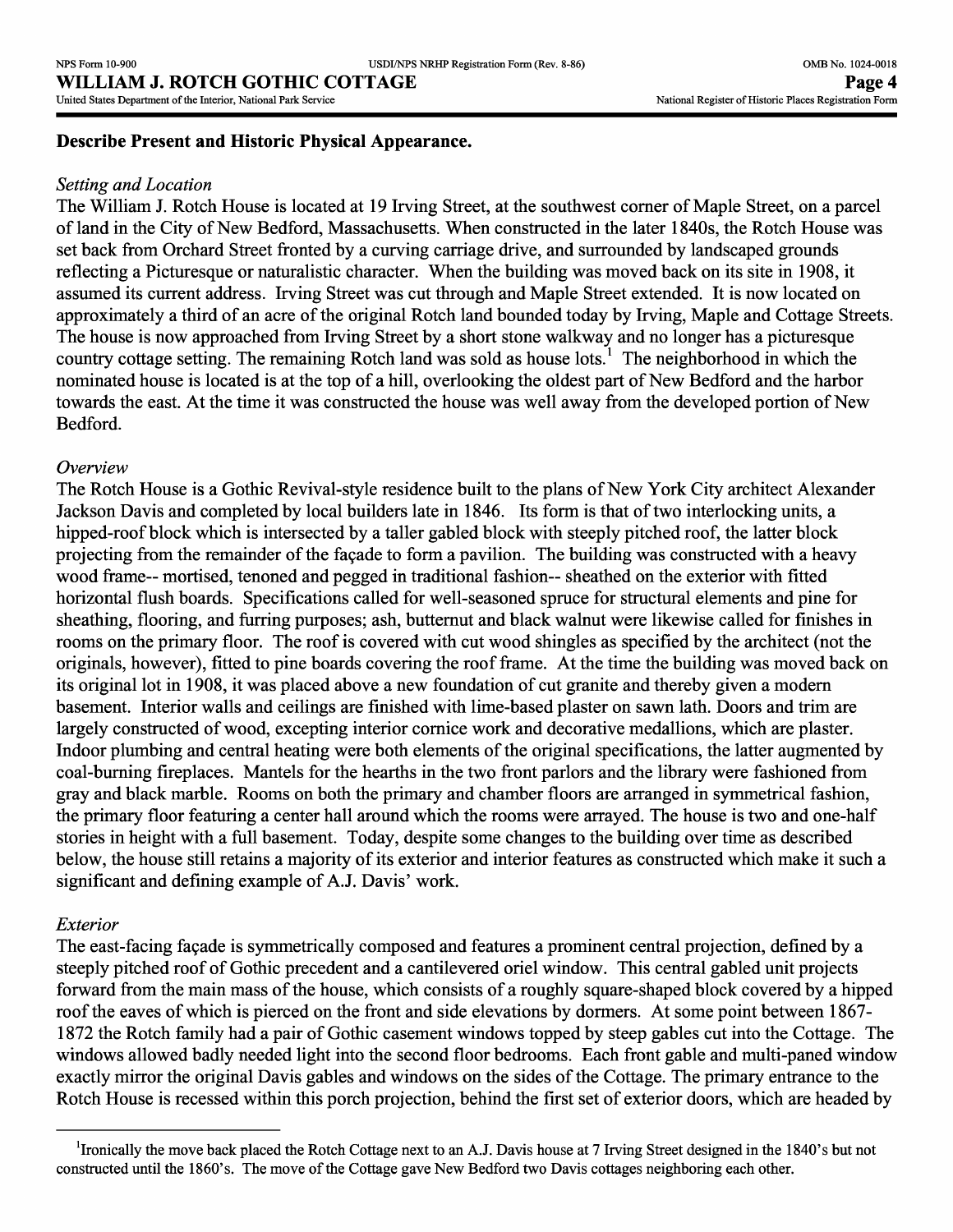a Tudor arch and flanked by rectangular sidelights with diamond-patterned glazing (this diamond-paned glazing is repeated on the majority of the building's windows). Entrance to the interior is gained via a pair of doubleleaf doors with narrow, Gothic-tracery glazing, and set within a Tudor arch. There are two of these lancet-like windows in each leaf.

Centered above the Tudor-arched entrance treatment is an oriel window and above it a smaller, Gothic-arched casement window from which projects a small balcony. The gable is trimmed with hand-carved verge boards, consisting of a sinuous curving form that is terminated at the gable apex by a drop pendant and Tudor flower finial, and further defined by round medallions in which are carved quatrefoils. Symmetrical double chimney stacks, constructed of brick with corbelled bases and tops and each with twin terra cotta heads, provide an additional vertical thrust and rise from either side of the steep gable of the pavilion; they are recessed and pierce the hipped roof of the main block. They are not, however, original, and appear to have been rebuilt in a more utilitarian manner than the architect originally conceived, probably near the turn of the century judging from their physical characteristics. On either side of the porch projection, and in keeping with the overall symmetry of the scheme, are flat-roofed verandahs, accented by carved, foliate-inspired cresting at the roofline. Open trelliswork panels support these verandas. Doors lead from either side of the pavilion onto the verandahs.

Two first-story windows are recessed and set left and right of the central projection. These are fitted with double-casement windows with the same diamond-patterned sash employed throughout. The windows were designed to slide into interior pockets, allowing for ventilation of the house during summer months. Gothic drip molds surmount these windows.

The south elevation is two bays wide and includes a generously-scaled bay window at first story level, which floods the corresponding interior space with light. Six narrow diamond-paned windows, surmounted by narrow drip molds, comprise the fenestration of the bay. To the west of the conservatory bay at the first story level is a double, diamond-paned, rectangular-shaped casement topped by drip molds. The chamber level is punctuated by two dormers; these were later augmented by those added to the façade elevation. The dormers are accented by simple verge boards designed to play off that of the central gable. Carved foliate-like Gothic pendants are set below this verge board, which encircles all four sides of the house. A narrow watertable runs the length of this elevation, above the cut-granite foundation. Below grade, two square-shaped windows admit light into the cellar. The north elevation is similar in conception, with fenestration on the primary story consisting of paired casement windows flanking a small, square-shaped projection with a shallow hipped roof (the pantry).

The west, or rear elevation of the house, fronts on Cottage Street. In 1857 a wing had been attached to the corner of the house but it was removed after the building was moved in 1908, therefore requiring some reworking. The door at the left of this elevation is reached by a flight of five plain wood steps leading to a landing; the base of the staircase is covered with wood latticework. The door and stairs are date to the early twentieth century move, though the opening is spanned by a drip mold. Of the original scheme, three double casements with drip molds are set across the rear elevation to the right of the door. One window lights the kitchen, the other two the library. A non-descript, gable-roofed entrance provides access to the cellar. In addition to the double casement windows, there are single lights set between the casement windows. Four windows admit light to the chamber story. The roofline is articulated by two intersecting gables in which windows are centered.

The current exterior color scheme is as follows: the body of the building is painted an ochre hue, while all the verge boards and cresting trim are painted a cream color. Doors and windows are painted black.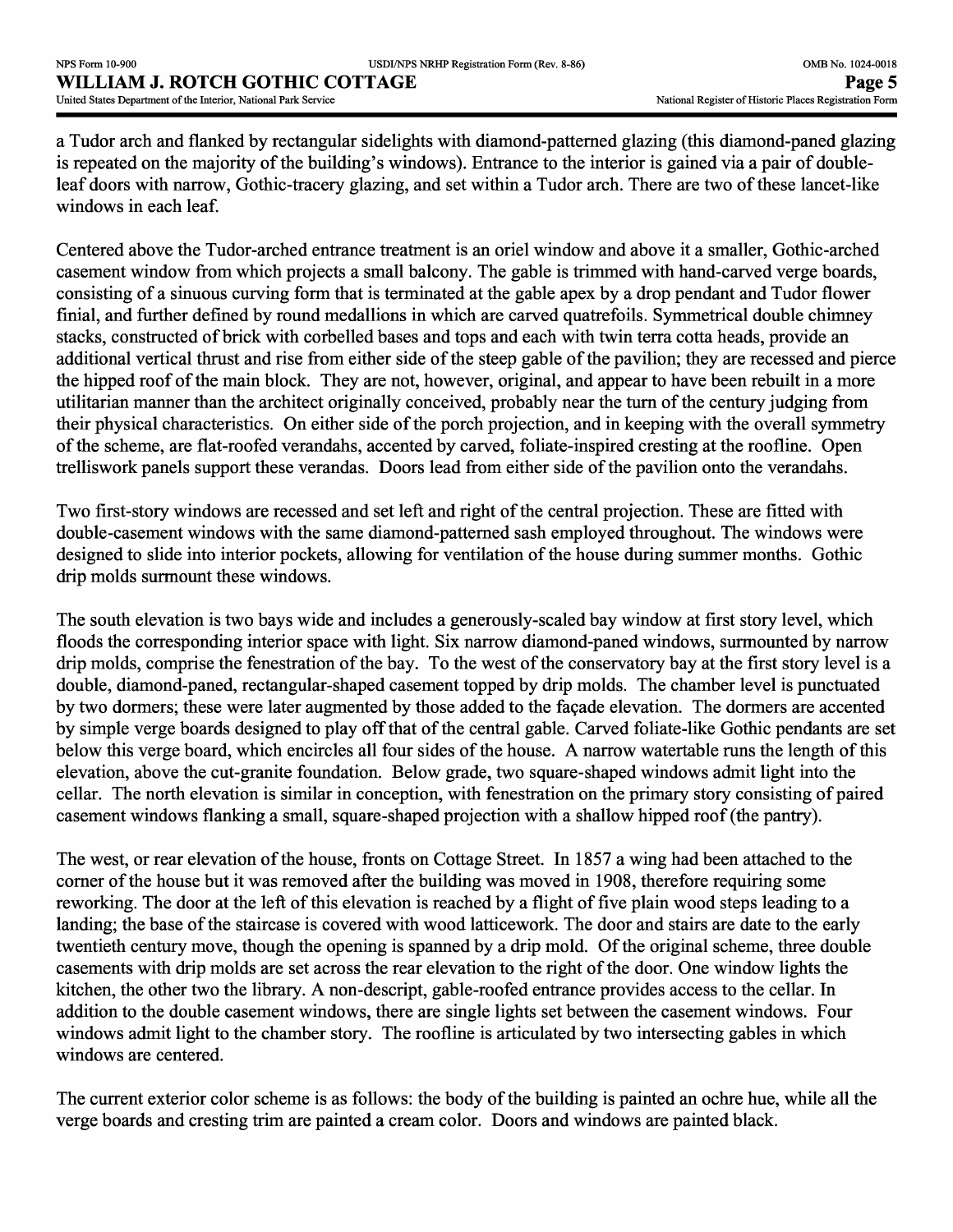#### *Interior: Plan and Finishes; Heating and Ventilating Systems*

Davis's interior plan for the Rotch Cottage consisted of a symmetrical center hall plan with rooms flanking the hall on either side at both the primary and chamber levels. Bay projections provide the only relief from the otherwise self-contained plan, while the porch and verandah allowed for direct and convenient communication between the interior and exterior. Four major rooms occupy the ground floor, while upstairs there are four chambers flanking the hall and a fifth chamber occupying the space above the recessed entrance porch. On the primary level an octagonal-shaped entrance vestibule leads forward into the stair hall, situated between the two rear rooms of the double-pile plan. Rooms communicate with one another and the vestibule and stair halls. On the left, when facing west toward the back of the house, is the living room, lighted by the conservatory bay, and directly behind it the library. On the opposite side of the hall are the dining room and behind it the kitchen, these two rooms separated by a pantry area. Above are the bed chambers.

Finishes are, in the words of architectural historian William Pierson, "extremely simple though elegant and light in scale." On the primary floor the six-paneled doors are cased with molded architraves headed by Gothic drip molds, and the cornices delicately-scaled and terminated by a crenelated molding. The panels of the doors in the front portion of the house, most of which are of the six-paneled variety, are embellished with cusped and four-centered Tudor arches. First floor rooms have louvered shutters which can slide into pockets allowing them to disappear. Baseboards are heavy in their profiles. There are fireplaces in the living room, library and dining room on the first floor. Mantels are of gray marble and of a typical Gothic Revival type. Surrounding the hearths are wooden, Tudor arches painted white.

The following descriptive information is quoted from the HABS documentation for the Rotch house, compiled by Harley McKee in September, 1961:

Stairways: The main stairway is in the hall between the two rear rooms; it is open, and returns from a landing (with headroom under the landing). There are 18 risers. The newel is turned, of mahogany. The handrail is simple, with simple turned balusters.

A small enclosed winding stairway, about a central round post, leads from the second to the third floor. A steep enclosed flight gives access to a small attic.

Formerly there was a small service stairway, now removed.

Flooring: Pine boards, 3" to 5", on the third floor appear original. The second floor has modern narrow maple finish flooring. On the first floor are modern oak parquetry and some rubber tile. First floor framing has 3" to 10" joists, 16" on centers, and 8" X 8" girders.

Walls and ceiling finish: Plaster on wood lath, painted. Attic floor joists are 2" X 8", 30" on centers; across these are wood furring strips, to which sawn lath are nailed, parallel to joists. Other lath and plaster are to be seen in third floor storage spaces, along with sawn 2" X 4" studding.

Doorways and doors: First and second story doors are six-panel (three vertical panels over three vertical panels). Panels of the front room doors of the first floor are moulded, with trefoil heads. The doors appear original.

Trim: First floor—Heavy wood moulding around doors and windows. There is a full label moulding over door openings. Plaster cornice, a Gothic cavetto moulding with billets in the angle with the ceiling. Heavy moulded baseboard. Interior shutters. Cabinets in the library with alcove. This all appears original. A wood paneled ceiling in the bay window appears to date from c. 1928.

Second floor—Narrow, but thick wood trim, something like a polygonal colonette, at the door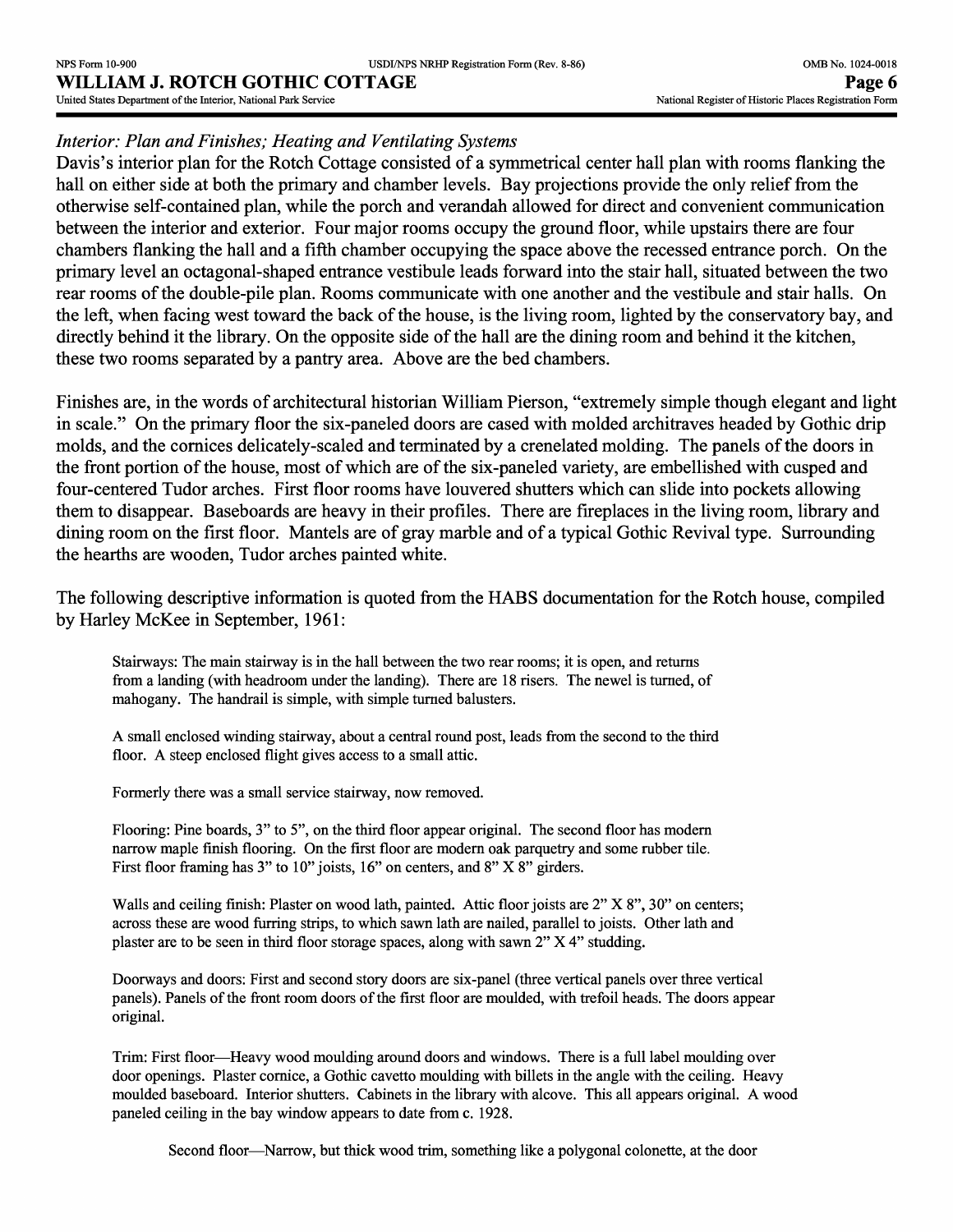openings; a very simple label moulding is placed over these openings. Wide baseboards (with moulding in the hall, plain in other rooms). Small wood cornice, a Gothic cavetto.

Hardware: Two butts, each door. Brass knobs, mortise locks. Some windows have cast iron fasteners, perhaps original.

Lighting: Modern electric fixtures.

Heating: Originally a fireplace in each principal room, with marble mantels, some gray and some black. Marble hearths. These appear to be original. A modern central heating system is used now.

Directly in front of the rear façade is a driveway entered from Maple Street. A flat board wooden gate partially screens the 1928 garage. The garage was designed by the architect, William Tallman to be unobtrusive and is a non-contributing feature to this nomination. The garage is painted the same ochre as the Rotch Cottage.

Today the William J. Rotch House is still a private residence, as it has been for its entire existence, and is not open to the public. It was listed in the National Register of Historic Places in 1976 as a contributing resource in the County Street Historic District.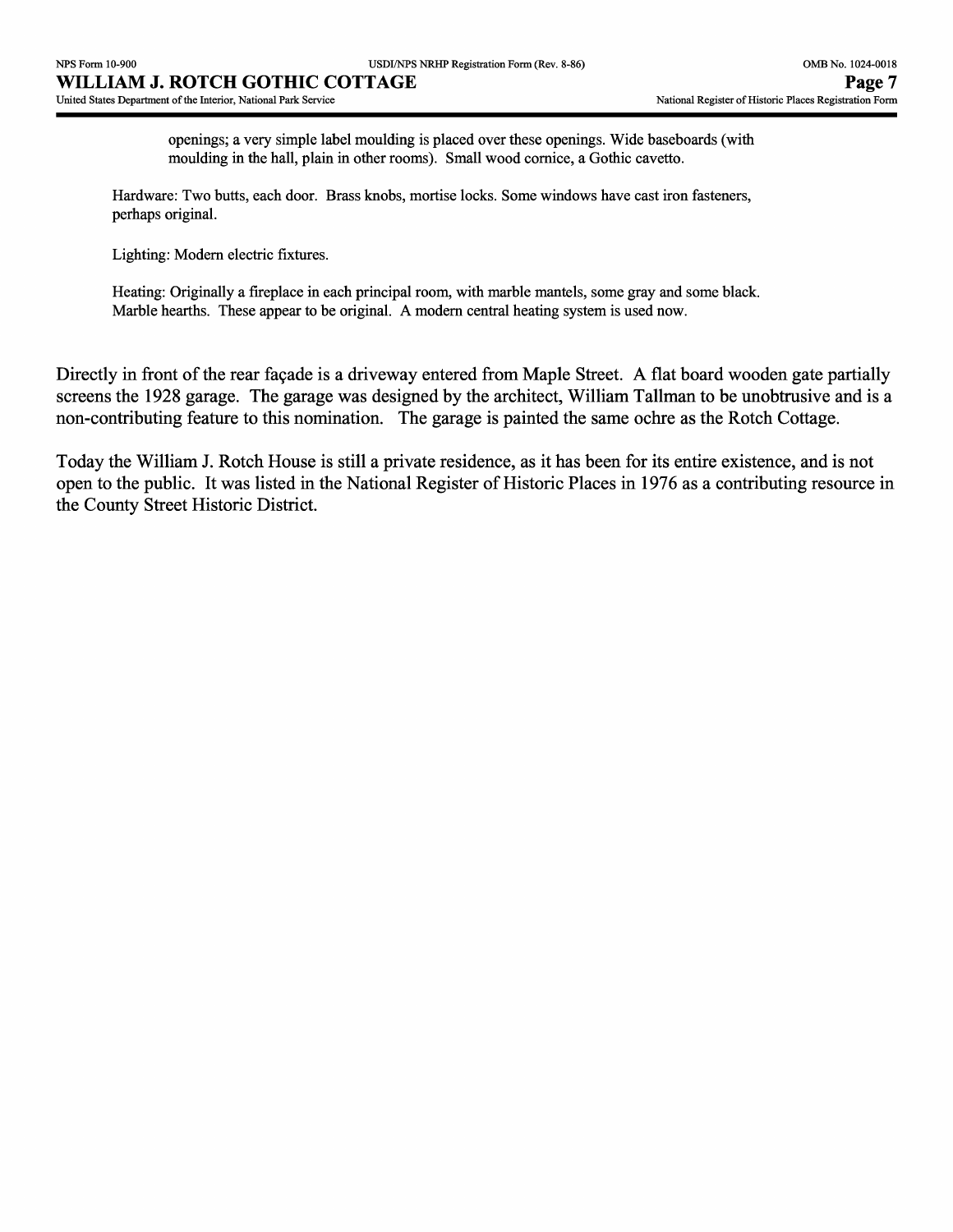# **8. STATEMENT OF SIGNIFICANCE**

Certifying official has considered the significance of this property in relation to other properties: Nationally: $\underline{X}$  Statewide: Locally:

| Applicable National<br>Register Criteria: | $A$ <sub>_</sub> B_ C <u>X</u> D__                                                           |
|-------------------------------------------|----------------------------------------------------------------------------------------------|
| Criteria Considerations<br>(Exceptions):  | $A$ <sub><math>B</math></sub> $C$ $D$ <sub><math>E</math></sub> $F$ $G$                      |
| NHL Criteria:                             | 4                                                                                            |
| NHL Theme(s):                             | III. Expressing Cultural Values<br>5. architecture, landscape architecture, and urban design |
| Areas of Significance:                    | Architecture                                                                                 |
| Period(s) of Significance:                | 1846                                                                                         |
| Significant Dates:                        | 1846                                                                                         |
| Significant Person(s):                    |                                                                                              |
| Cultural Affiliation:                     |                                                                                              |
| Architect/Builder:                        | Davis, Alexander Jackson (1803-1892)                                                         |
| Historic Contexts:                        | XVI. Architecture<br>E. Gothic Revival<br>1. Early Gothic Revival                            |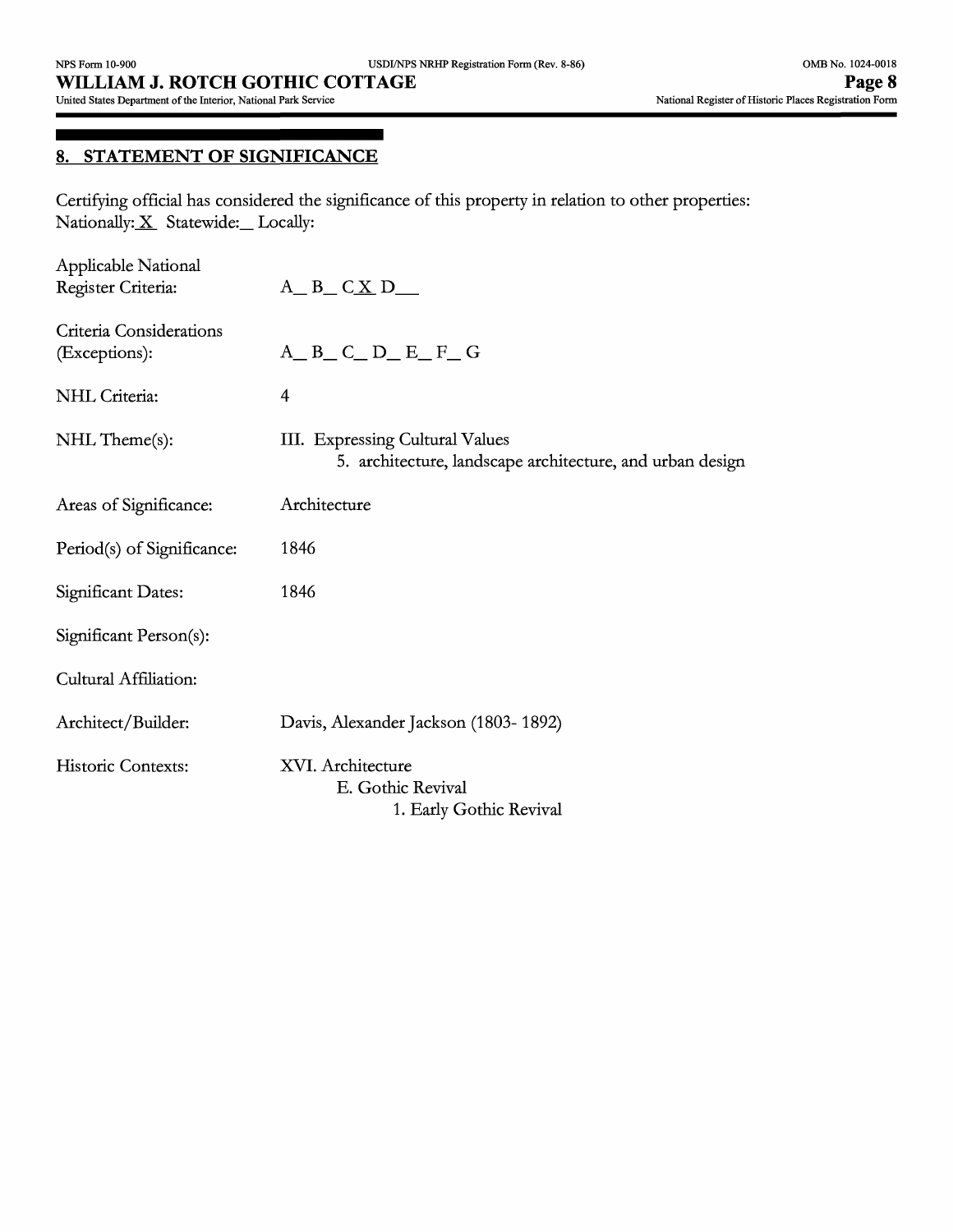**State Significance of Property, and Justify Criteria, Criteria Considerations, and Areas and Periods of Significance Noted Above.**

## *Overview and Justification for National Significance*

The William J. Rotch House is an outstanding example of American Gothic Revival-style residential architecture and distinctly representative of the work of the very significant New York City architect Alexander Jackson Davis (1803-1892), among the style's more prolific practitioners in the pre-Civil War period and a leading early interpreter of this mode for domestic applications. Executed near the height of Davis's productive career and during the years in which he shared an informal professional association with the landscape architect and author-tastemaker Andrew Jackson Downing, the building was completed in 1846 for William J. Rotch, and subsequently received national attention by its inclusion in Downing's seminal 1850 publication, *The Architecture of Country Houses,* for which Davis lent drafting assistance and designs. The publication and eventual dissemination and popularity of Downing's *Country Houses* became a watershed event in the evolution of American domestic architecture, and today cultural historians recognize the book's significant consequences for the shaping of popular taste in the pre-Civil War period. In scale, the Rotch house is representative of a sub-type referred to by Davis and Downing as a "cottage-villa," while its form and decorative program highlight Davis's interpretation of the Gothic Revival style near the peak of his popularity as a designer in the United States. Davis's design for the Rotch's New Bedford residence is a variation of a center-gable house which he himself distilled from English architectural sources, and which Downing popularized in *Country Houses* and an earlier work *Cottage Residences,* 1842, which likewise received contributions from Davis. The Rotch House is the successful embodiment of these two men's shared *f\* conception of the domestic Gothic Revival and therefore strongly reminiscent of their productive association.<sup>2</sup>

The Rotch House is being nominated for National Historic Landmark designation as an excellent example of A.J. Davis' experiments in the Gothic Cottage mode constructed for one of the most important families in the history of New Bedford industry and as a defining and widely recognized illustration of the Gothic Revival style. Although not constructed exactly to Davis' plan, probably due to the needs and taste of the Rotch family, the house still illustrates the national significance of Alexander Jackson Davis as one of the most important American architects of the 19<sup>th</sup> century. Davis played a highly innovative role in the evolution of the Gothic Revival style for residential purposes, with many of his designs displaying variations of the style. The Rotch cottage, with the unusual treatment of the front gable which pushes the entrance forward into the porch differs from the very few remaining Gothic Revival cottages designed by Davis during his career that maintain good integrity. Three other houses by Davis in this style and listed on the National Register of Historic Places (the John B. Angier House in Medford, Massachusetts; Cottage Lawn in Oneida, New York; and the Henry Delamater House in Rhinebeck, New York) are different enough in their use of the Gothic Revival stylistic elements and materials that they could be further evaluated for their role in the body of Davis' work. In addition, this house illustrates the importance of Davis' informal association with Andrew Jackson Downing in the shaping of national taste in the antebellum period. The Rotch Cottage in New Bedford first illustrated and widely disseminated in Downing's *Country Houses,* today is a defining example of the Gothic Cottage style as one of the most reproduced images, both in drawing and photograph, of the Gothic Revival style. For example, sources as widely used as Marcus Whiffen's *American Architecture Since 1780: A Guide to the Styles;* John C. Poppeliers, S. Alien Chambers, Jr., and Nancy B. Schwartz's *What Style is It?A Guide to American Architecture* for the National Trust for Historic Preservation, William B. Pierson, Jr.'s *American Buildings and*

<sup>&</sup>lt;sup>2</sup>It is likewise complemented by a second New Bedford work by Davis of note, the former First Congregational Church, a Gothic Revival design which Davis collaborated on with his brief sometime partner, Russell Warren, in 1835.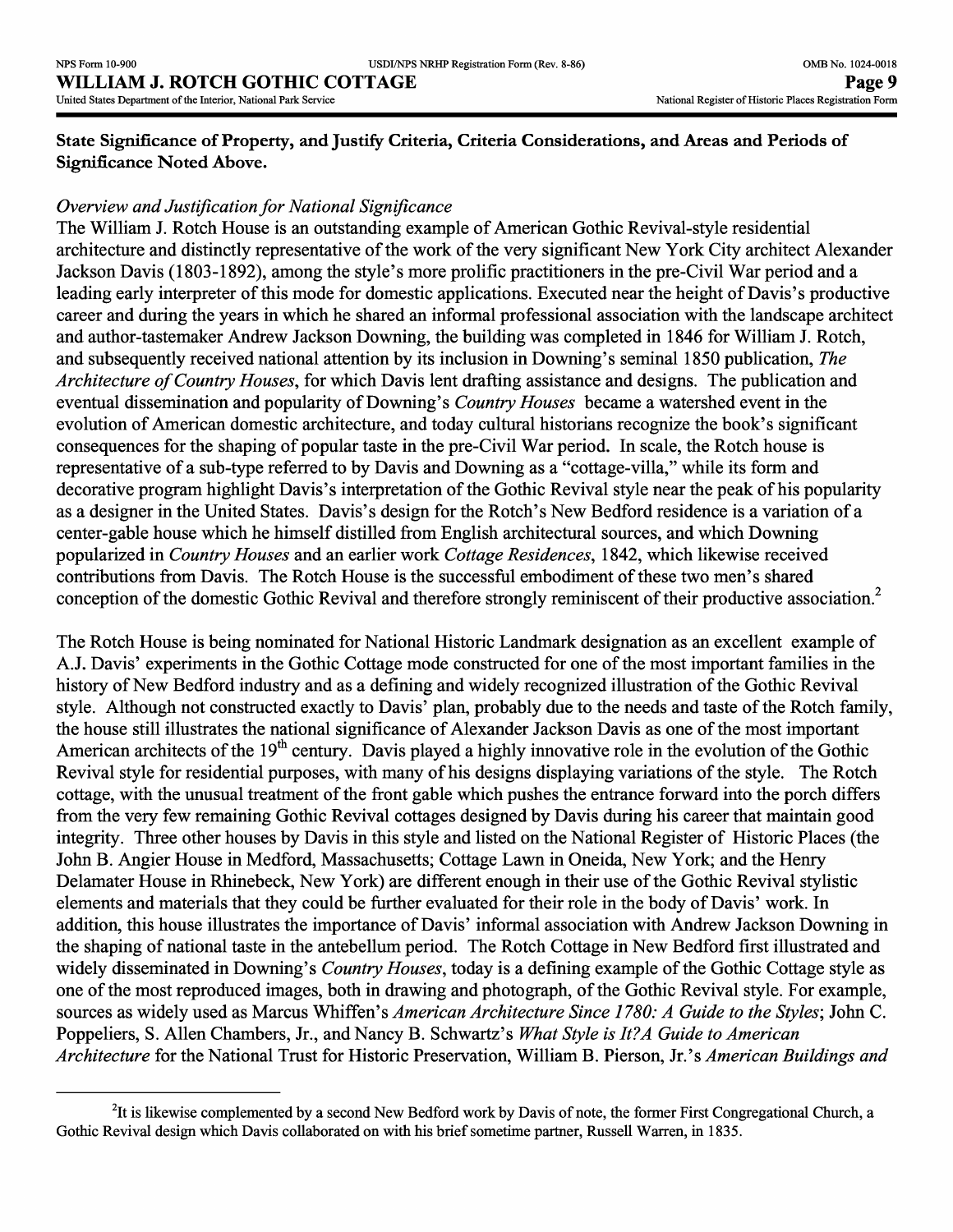*Their Architects: Technology and the Picturesque, the Corporate and the Early Gothic Styles,* and the *Macmillan Encyclopedia of Architects* edited by Adolf K. Placzek all use the Rotch Cottage as an example of the Gothic Revival style.<sup>3</sup>

The house and associated acreage were gifts from William Rotch, Jr., William J. Rotch's grandfather and third generation patriarch of the Rotch family. The family was largely responsible for establishing the whaling industry in New Bedford, arguably the most important whaling port in the world at that time. By the time William J. Rotch's son, Morgan Rotch, moved into the Cottage New Bedford had entered a second period of great wealth from the textile industry. In the 1920s when writer and historian Henry Crapo II owned the Cottage, New Bedford's textile industry era was coming to an end. When John Morgan Bullard and his wife, Catherine Crapo Bullard lived in the Cottage, New Bedford's remaining elite were abandoning the city for the nearby suburbs. John Kilburn Bullard, their grandson, was instrumental in the historic preservation movement that saved New Bedford, in turn restored the Cottage and made it his home. The extent of the documentation and the survival of the Rotch Cottage house are the result of family members caring for and writing about the cottage—Rotch's to Crapo's to Bullard's. Each family insured the integrity of A.J. Davis' design. The Rotch House, incidentally, served as the residence of three New Bedford mayors and a United States Congressman.

#### *Alexander Jackson Davis: Biographical Overview*

Alexander Jackson Davis maintained a notable position in American architectural practice during a period roughly spanning the Jacksonian era to the Civil War. Emerging from the New York cultural scene of the 1830s, Davis established himself as an architect of national visibility, working first in the prevailing Greek Revival fashion and subsequently with the various Romantic-Picturesque styles of the day. Davis's professional association with Ithiel Town (1784-1844) and his more informal relationship with Andrew Jackson Downing (1815-1852) were both of considerable consequence in the ongoing evolution of American architecture during the nineteenth century and helped place the designer at the forefront of his field in the antebellum period. Gifted with considerable artistic talent and a seemingly instinctive feel for design, yet at times a caustic and irascible personality, Davis left a discernable imprint on the American architectural scene during the productive years of his professional career. "Imaginative, innovative, and influential," to borrow the words of the preeminent Davis scholar Jane Davies, "Alexander J. Davis was an extraordinary figure in American architecture in the rapidly changing and confusing period between Charles Bulfinch and Henry Hobson Richardson."4

Prior to his fruitful alliance with A.J. Downing, and his own efforts to adapt the Gothic and other Picturesque styles to the dwellings of the republic's burgeoning middle and upper classes, Davis enjoyed a position as junior partner of Ithiel Town in the architectural firm of Town & Davis (1829-35).<sup>5</sup> From this partnership emerged what is generally recognized as the first fully developed architectural office formed in the United States, credited with numerous advances in the field.<sup>6</sup> Davis matured professionally under the influence of the older Town, establishing himself among the leading interpreters of the Greek Revival style during their

<sup>&</sup>lt;sup>3</sup>Dr. Richard Guy Wilson, Architectural Historian, University of Virginia, has confirmed the importance of the Rotch Cottage in the body of Davis' work and as a defining example of Gothic Revival because it is the most widely used illustration of its style.

<sup>4</sup> Jane Davies, "Alexander J. Davis, Creative American Architect," in *Alexander Jackson Davis: American Architect 1803-1892,*  ed. Amelia Peck (New York: Rizzoli, 1992), 9.

<sup>&</sup>lt;sup>5</sup> The first Town and Davis association lasted from February 1829 to May 1835. On May 1, 1832, James H. Dakin, a talented draftsman who earlier apprenticed in the office under Davis beginning in 1829, became a full associate in the firm. The firm was known as Town, Davis, and Dakin from May 1832 to November 1833. Town and Davis were also briefly associated 1842-43.

<sup>6</sup> The definitive volume on the Town and Davis association remains Roger Hale Newtown's *Town and Davis, architects, pioneers in American revivalist architecture, 1812-1870, including a glimpse of their times and their contemporaries* (New York: Columbia University Press, 1942).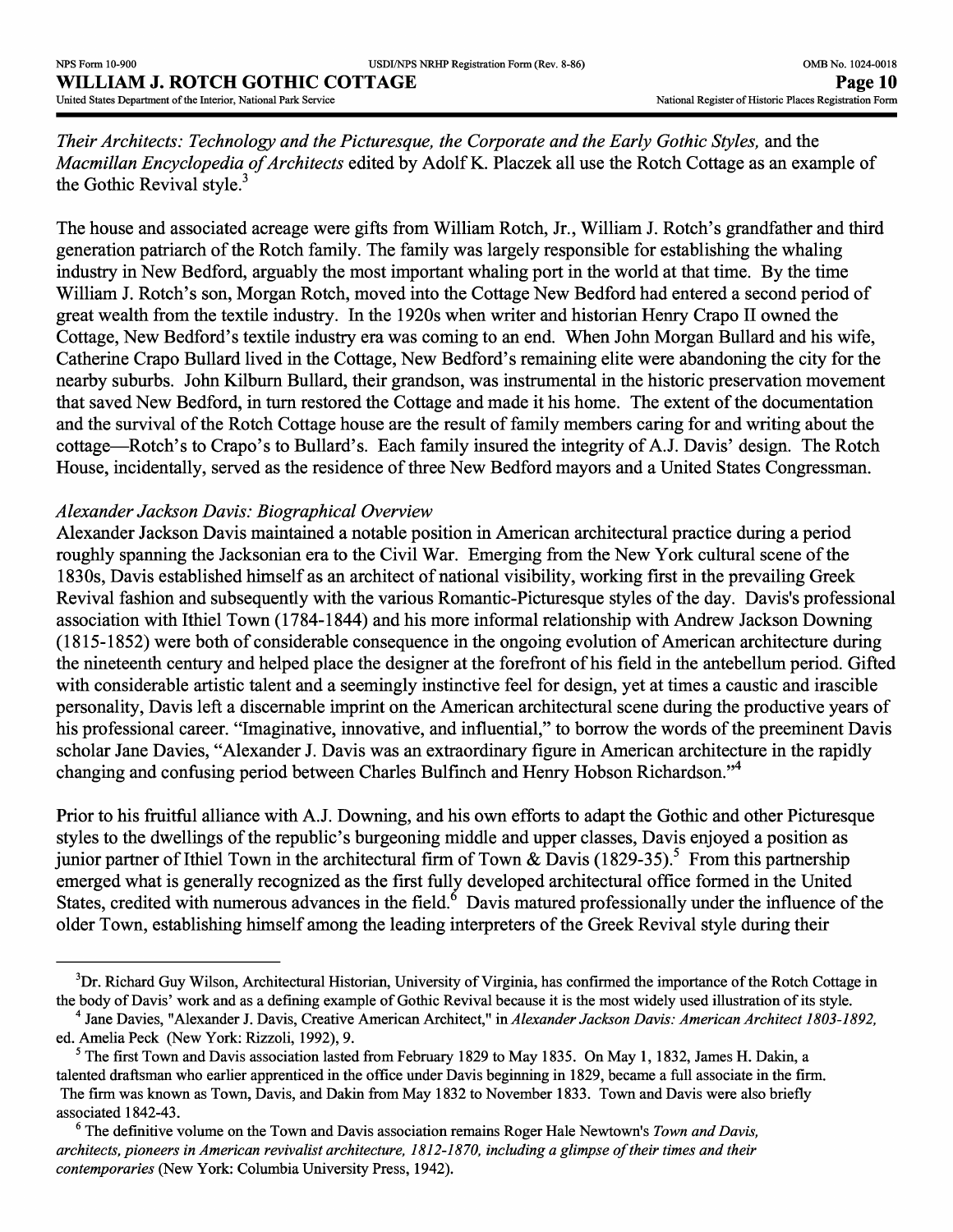association.<sup>7</sup> It was Davis's talented drafting hand that gave shape to many of Town & Davis's commissions, much as it would later help articulate Downing's vision for a new rural architectural paradigm. A versatile artist and designer, Davis distinguished himself as one of the preeminent draftsman of the period, capable of giving form to potent and well-conceived conceptions.

Davis was born in New York City in 1803 and spent portions of his youth in New Jersey and central New York. After finishing formal schooling at the age of sixteen, Davis moved south to Alexandria, Virginia, where he worked with his half-brother Samuel as a typesetter for the *Alexandria Gazette.* The building activity in Utica and Auburn, New York and in Washington, D.C., as pointed out by Jane Davies, enacted a profound influence on Davis's young and impressionable mind and according to the designer himself helped form the direction of his professional aspirations.<sup>8</sup> In 1823 Davis returned to New York City and enrolled at the Antiques School where he "applied himself to perspective, the grammar of his art,"<sup>9</sup> and developed the command of pen and watercolor that became a signature of his practice. Through commissions gained for drawings of public buildings and a brief apprenticeship in the office of architect Josiah R. Brady (c. 1760-1831), the young designer became "gradually initiated into some of the first principles of his art."<sup>10</sup> By 1827 Davis had opened an office at Wall Street, providing drawings for the city's builders and perspective views for publishers.<sup>11</sup> Shortly thereafter he was approached by Town, who offered to form a professional association with the younger man, an offer which Davis readily accepted.

Davis's professional partnership with Town, which corresponded with the widespread acceptance of the new Greek architectural fashion in New York City, allowed him the opportunity to broaden his proficiency as a designer, or "architectural composer," the title he used to describe his vocation.<sup>12</sup> The association of Town, an established and successful architect and engineer, and Davis, a precocious draftsman and architectural delineator, marks one of the early landmarks in the history of American architectural practice. Town shared with Davis his enthusiasm for the forms of Greek antiquity, gleaned from the remarkable collection of architectural books and folios he maintained, $^{13}$  and instilled in his younger associate a sense of professionalism that lent definition to Davis's forming ideals. As an experienced builder practiced in structural engineering, Town likewise offered his partner, described by architect James Gallier, Sr. (1798- 1868) as "no mechanic, but a good draftsman" with "much taste as an artist,"<sup>14</sup> the wisdom of sound building fundamentals that Davis, inexperienced in the building trade, lacked. The Town & Davis partnership gave

13For a period account of Town's New Haven home and library see Lydia Sigourney, "Residence of Ithiel Town, Esq.," *Ladies Companion* 10 (January 1839): 123-26.

 $<sup>7</sup>$  Few sources capture the full breadth of talent active during the Greek Revival period as effectively as Talbot Hamlin's</sup> *Greek Revival Architecture in America; being an account of important trends in American architecture and American life prior to the War Between the States* (London: Oxford University Press, 1944; reprint, New York: Dover, 1964). See also Roger Kennedy, *Greek Revival America* (New York: Stewart, Tabori and Chang, 1989).

<sup>8</sup> Davies, "Davis," 17-18. Davies quotes from the architects own *Principal Works ofAlexJ. Davis,* in the collection of the Metropolitan Museum of Art, in which Davis states that his "Mind formed for Architecture at Utica and Auburn, while at school; and at Alexandria, and Washington, D.C."

<sup>9</sup> William Dunlap, *History of the Rise and Progress of the Arts of Design in the United States* (New York: George P. Scott and Co., 1834), 2: 408-411. Writing in the third person, Davis provided this sketch of his career up to 1833. Fragments of the architect's drafts for Dunlap survive in the various New York City Davis collections, including a full, undated manuscript held by the New-York Historical Society (NYHS hereafter).

<sup>10</sup> Ibid.

<sup>11</sup> Ibid.

<sup>12</sup> Davis used the phrase architectural composer on his business cards, such as those maintained in Box A-F in the A.J. Davis Collection at the Avery Architectural Library at Columbia University (Avery hereafter), and likewise in his listing in the New York City directory.

<sup>14</sup>James Gallier, Jr., *Autobiography of James Gallier, Architect* (Paris: E. Briere, 1864).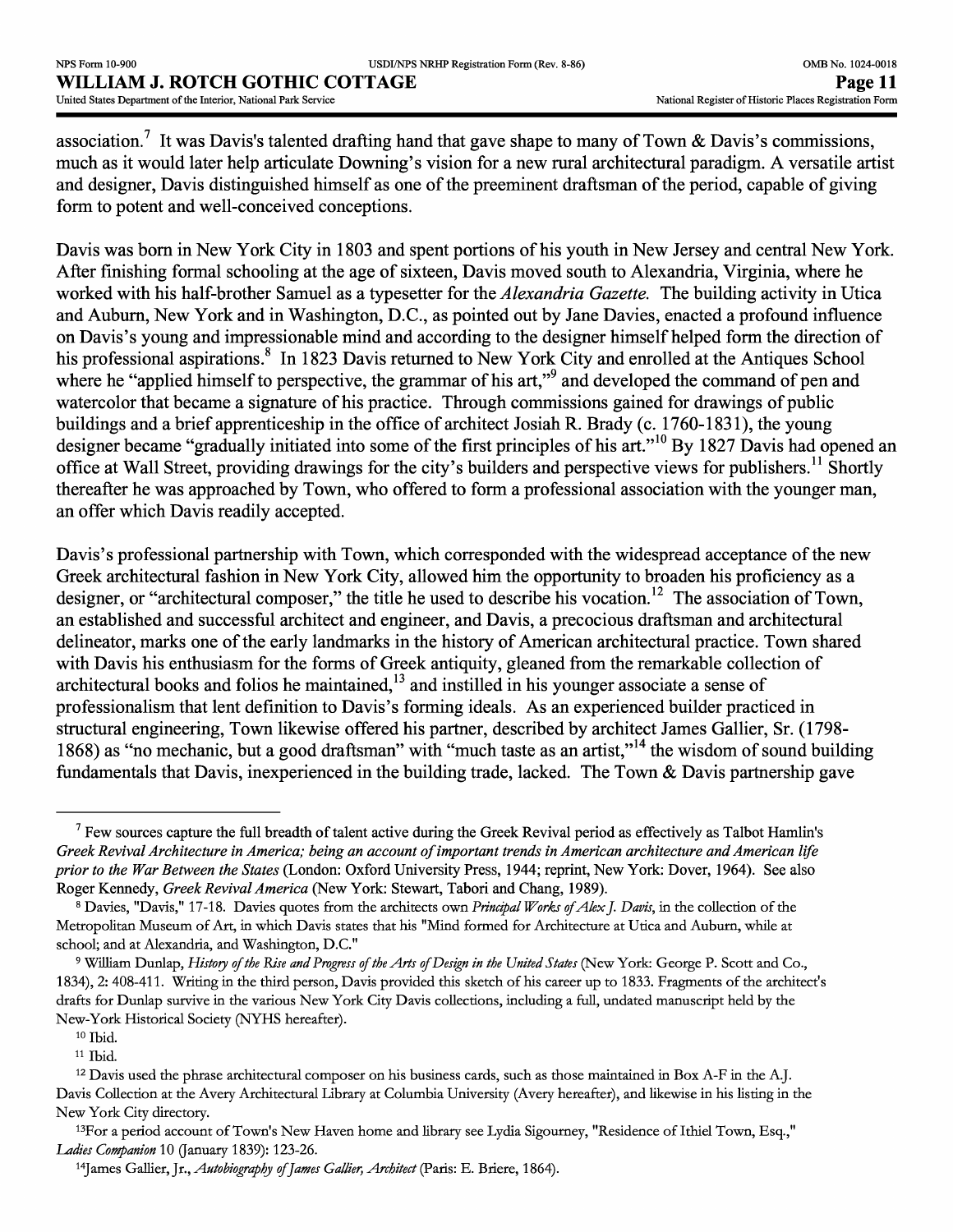concrete form to the professional architectural office and helped lend definition to the new parameters of a field then struggling to assert its validity.

By the late-1830s, following his association with Town and a brief partnership with the New England builder and architect Russell Warren, Davis was working predominately in the Picturesque vein, and in 1838 first came in contact with Downing. During the next decade, Davis would aid Downing in his efforts to popularize the various Picturesque styles for domestic applications while fielding commissions for projects, many located within the Hudson River Valley corridor. Davis lent Downing advice and drafting services while profiting considerably from the success of Downing's books, which recommended Davis's services, among others, to prospective clients. During the 1830s Davis also produced his own book, *Rural Residences*,<sup>15</sup> a sparsely distributed folio of designs that in many ways foreshadowed Downing's better-known and widely influential works. While Davis worked with the various styles then popular among the Romantic eclectic architects of the day, he showed a particular affinity for the Gothic Revival, helping to champion its application for the nation's domestic architecture. Davis's design for "Lyndhurst," 1864-67, which evolved from an earlier villa of his design ("Knoll," 1838-42), perhaps as well as any residential building erected in the United States during the period highlights the design principles and complexities of the Gothic Revival style. It remains one of the landmark works of the American Gothic Revival and a masterpiece of the native Romantic tradition. In addition to larger villas, Davis likewise produced designs for countless more modestly scaled Picturesque cottages, among them the Delameter House in Rhinebeck, 1844, an outstanding example of the "Carpenter Gothic" aesthetic.

The 1840s and 1850s were decades of great productivity for Davis, as he fielded numerous projects both in New York, particularly the Hudson Valley, as well as for clients as far afield as Virginia and North Carolina. It was during this period that Davis aided Llewellyn Haskell in his vision for a planned Picturesque suburb complete with Romantic architecture and landscaping, Llewellyn Park in South Orange, New Jersey, attempting to bring to full fruition the rural ideal he shared with Downing. By the conclusion of the Civil War, however, Davis's presence on the American architectural scene had all but faded. Although he lived into the 1890s and maintained a professional office well into his life, his once-productive career gave way to limited commissions as his work and design principles fell into obsolescence. Davis died in 1892.

*The Emergence of the Domestic Gothic Revival in the United States; Davis and the Gothic Revival* 

Although the Gothic Revival appeared spasmodically in the United States for domestic applications in architectdesigned work at the end of the eighteenth century, it was not until the 1830s that the style had gained any footing nationally, though at that time it remained largely a design mode popular among a small group of professional architects and the client base who engaged their services. By the decade of the 1840s, however, the style began to emerge as a recognized alternative to the prevailing Neoclassical mode, the Greek Revival style, due in large measure to the increasing influence of architectural information provided in publications such as those authored by Downing, and the efforts of professional architects like Davis, who drew from English architectural precedents as a point of departure for design. The association of Davis and Downing would ultimately prove of considerable importance in the emergence of the Gothic Revival as an appealing and acceptable alternative for the American home builder. While Davis had proved an innovator in the use of Gothic forms and design vocabulary for residential work in America, and had been the first to offer Gothic designs in a published form— albeit limited — it was Downing who successfully brought the style to the

<sup>15</sup>Davis, *Rural Residences, Etc., Consisting of Designs, Original and Selected, for Cottages, Farm-houses, Villas, and Village Churches: With Brief Explanations, Estimates, and a Specification of Materials, Construction, Etc.* (New York: 1837).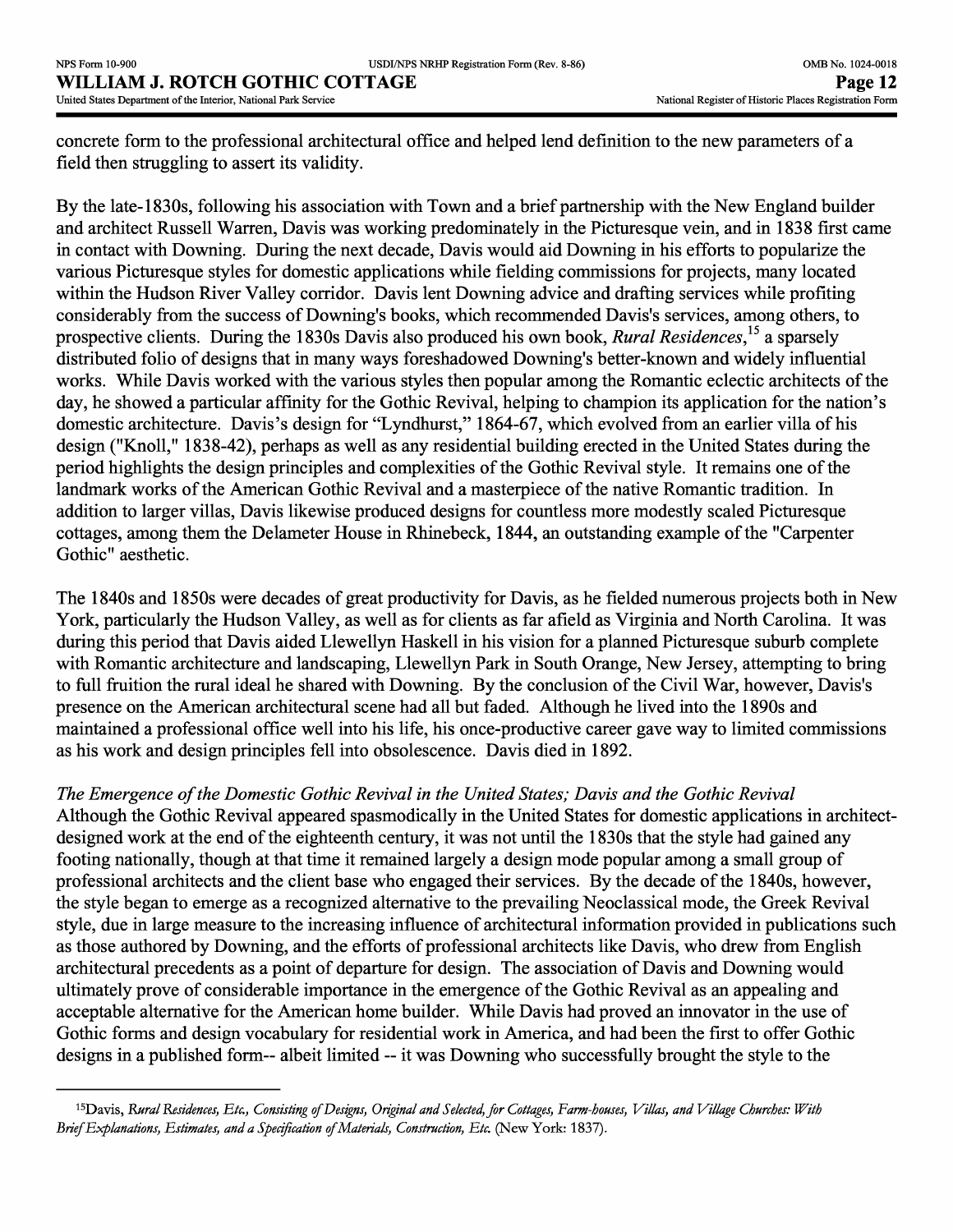forefront of American culture in his books and his position as editor of the periodical the *Horticulturist.*

During the eighteenth century in America, Gothic design vocabulary was at times used in an "applied" manner, i.e. details grafted onto otherwise classically-inspired Georgian buildings, in the so-called "Gothick" manner. Ornamentation of Gothic derivation, most notably the pointed arch window, was quoted by building tradesmen from period English builder's guides then popular, such as those authored by Batty Langley, which were employed by builders in America. This trend towards an "applied Gothic" was particularly evident in ecclesiastical design, whereby Gothic detailing was grafted onto an otherwise classically-inspired Late Georgian or Federal-style meetinghouses of the typical Wren-Gibbs type. Not until the very end of the century, however, did the Gothic Revival style appear in a more authentic manner in the realm of domestic design, and even then it was a brief prelude for a fashion that remained four decades distant. As early as 1799 Benjamin H. Latrobe had worked with Gothic design vocabulary for Sedgeley, outside of Philadelphia, a villa which architectural historian William H. Pierson acknowledged as perhaps the first instance in which Gothic Revival forms were utilized for an American residence in an "architectural" and not an "applied" manner.<sup>16</sup> Latrobe followed this commission with "Dorsey's Gothic Mansion," 1809, which further developed Gothic motives. However these designs remained largely anomalous to concurrent trends in native domestic design, and served merely as reference points for the first appearance of the Gothic Revival style as a major mode of design in the United States.

Alexander J. Davis played a role -- to what extent might well be debated-- in one of the first fully developed and identified essays on the Gothic Revival for domestic purposes in America, the design of Robert Gilmore Ills Glen Ellen, a villa outside of Baltimore, Maryland, commissioned in direct response to Gilmore's visit to author Sir Walter Scott's Gothic Revival villa Abbotsford, in Scotland. The commission, fielded by Davis and his senior partner Ithiel Town, is discussed by Pierson and therefore will only be mentioned in passing here.<sup>17</sup> Though the firm of Town & Davis is acknowledged with advancing important works in the prevailing Greek Revival manner, the office's efforts likewise included important explorations of the Gothic Revival style, among them Glen Ellen, the design of the New York University building with partner James H. Dakin, and an unidentified Gothic cottage-villa for J.W. Moulton in South Brooklyn.<sup>18</sup> Likewise, Town had already proved himself an important innovator in the emergence of a more "authentic" interpretation of the Gothic Revival with his design for Trinity Church in New Haven, Connecticut, 1814-17, on the Green near two other buildings of his design (NHL as New Haven Green Historic District, 1970). During the second half of the 1830s, following his amicable split from Town in the spring of 1835, Davis began to devote himself increasingly to Gothic Revival design, and during those final years of the decade offered designs of seminal importance to the emergence of the style.

Beginning in late 1838, Davis and Downing initiated an informal but fruitful association that left a significant imprint on the direction of American residential design and architectural fashion at the mid-point of the nineteenth century. Davis assisted Downing, a nurseryman and horticulturist by training and a native and lifelong resident of the Hudson River hamlet of Newburgh, on the publication of the latter's books. Unable to translate his designs into a suitable form for publication, Downing turned to Davis, among the preeminent American architectural draftsman of that era, for illustrations which Davis rendered directly onto wood blocks

<sup>16</sup>WHliam H. Pierson, *American Buildings and Their Architects: Technology and the Picturesque: Vol. 2. The Corporate and Early Gothic Styles*  (Garden City, New York: Doubleday, 1980), 287-90.

<sup>17</sup>Ibid, 292-95.

<sup>18</sup>Davies, "Works and Projects," in *Davis,* 105-108. This is a chronologically arranged list which contains the majority of Davis's documented projects both executed and proposed, and is an invaluable tool to researchers; Pierson, *American Buildings,* 287.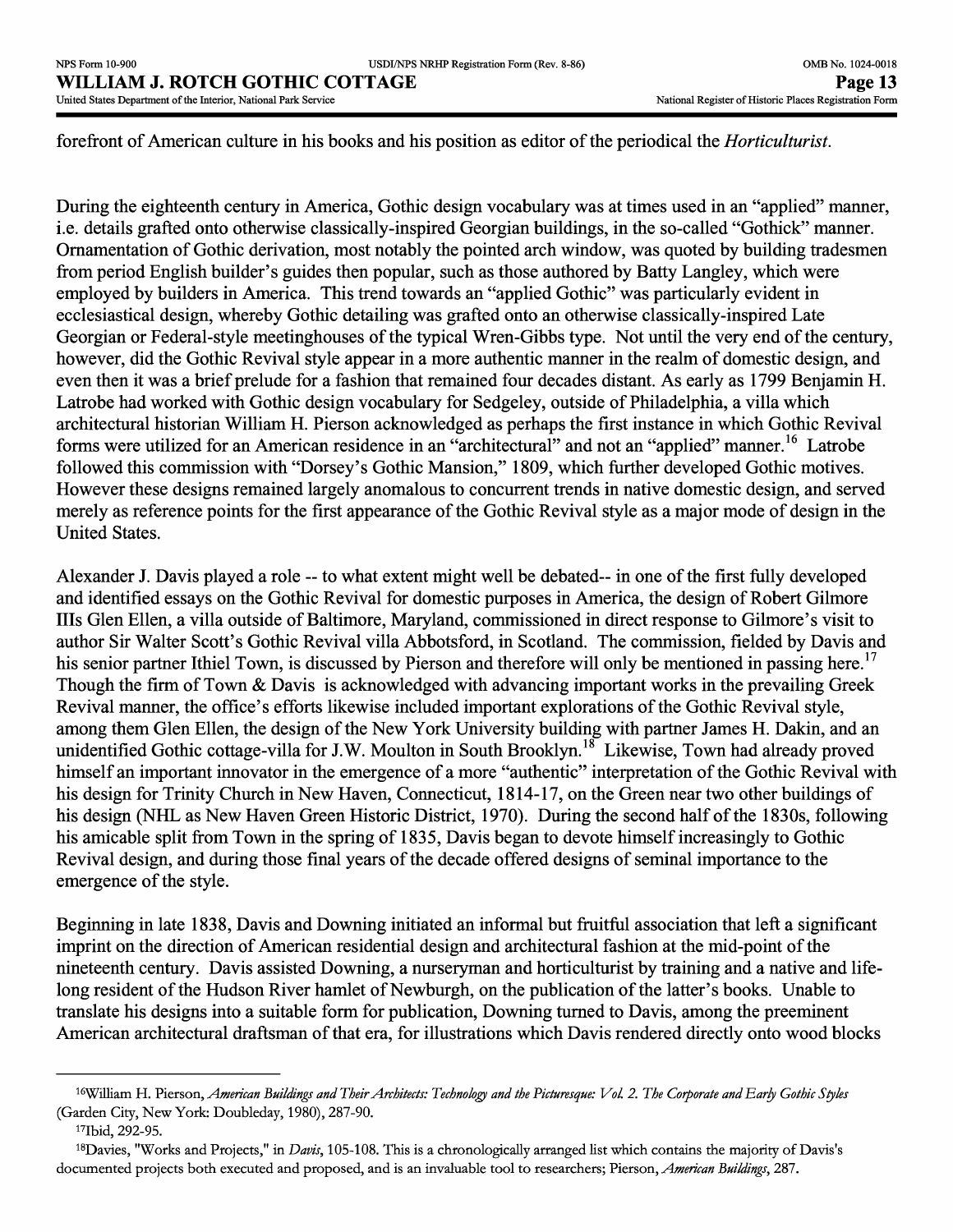in preparation for engraving. Three of Downing's four books, *Treatise on the Theory and Practice of Landscape Gardening,* 1841, *Cottage Residences,* 1842, and *The Architecture of Country Houses,* 1850, melded the Romantic attitudes toward residential architecture and landscape design then forming in America and helped carry these ideas into the mainstream cultural currents. They likewise represented the shift in American architectural publications from builder's guides to pattern books— the former highly technical, minutiae oriented, and geared towards building tradesman -- thereby placing more information in the hands of prospective home builders. Downing's ideas were widely disseminated and embraced and gained him significant fame at home and abroad. The two men's association began following a visit by Downing to Blithewood, a "Bracketed" style house which Davis designed for his friend and supportive patron Robert Donaldson from an existing Federal-style residence, and which enjoyed a striking Hudson River setting that was among Downing's favorites. Downing was traveling the Hudson River corridor gathering information on domestic architecture and landscape design at the time, in anticipation of publishing a book on the subject. Donaldson, after entertaining Downing at his estate, recommended Davis to Downing as someone equally interested in the state of domestic architecture in the United States. That began the men's association, which bridged the decade of the 1840s. Sometime around 1850, around the time of the publication of *Country Houses,*  Downing proposed a full professional association, an offer declined by Davis, and during a subsequent trip to England took into partnership Calvert Vaux, which brought to an end the Davis-Downing relationship.<sup>19</sup> Vaux was soon joined by F.C. Withers, both of whom emerged as important architects of the Picturesque in America.

The William J. Rotch House is representative of a form which Davis frequently employed for domestic interpretations of the Gothic style, utilizing as it does a facade highlighted by a steeply pitched and centrallyplaced intersecting gable. Davis explored this form frequently beginning in the later 1830s, in various scales and utilizing both masonry and frame construction techniques. A variation of this form, though nonetheless similar, featured a slightly asymmetrical placement of the intersecting gable, as with Cottage Lawn in Oneida, New York, a Gothic Revival cottage-villa dating to 1849-50. Notwithstanding this and other slight variations, the symmetrical treatment, with the front-facing gable sometimes projecting from the remainder of the facade elevation to form a pavilion, remained a preeminent design theme of Davis's work in the Gothic Revival manner. In more modest form, at a cottage scale, was the board-and-batten gatehouse which he designed for Donaldson's Blithewood estate and which was offered as a plate in *Rural Residences',* more elaborated examples included the Rotch House and the E. Reull Smith House in Skaneateles, New York, 1850, another example of the cottage-villa sub-type.<sup>20</sup> Another well-known example, also of frame construction sheathed in a board-and-batten fashion like the Donaldson gatehouse, was the Delamater House in Rhinebeck, New York, 1844, among the best-known examples of American Gothic Revival domestic architecture along with the Rotch house.

The choice of the term "cottage-villa" as used by both Davis and Downing indicates various aspects of the building's form, plan and scale. The building's plan is symmetrical, therefore more in line with smaller Gothic cottages, the limited scale of which often called for such an arrangement, and therefore not in keeping with more complex plans of the type often used for larger villas. The facade elevation is likewise decidedly symmetrical, and hardly in keeping with the complex irregularities common to villas like Kenwood, Lyndhurst, or the Harrel House in Bridgeport, Connecticut. (An exception to the irregularity common to larger Davisdesigned villas was Malbone in Newport, Rhode Island, 1849, which featured a symmetrical facade and floor plans). However the overall size of the interior, the nature of the rooms and their function, and the quality of the

<sup>&</sup>lt;sup>19</sup>Francis R. Kowsky, *Country, Park and City: The Architecture and Life of Calvert Vaux* (New York: Oxford University Press, 1998), 12-13.

<sup>20</sup>Other examples of this theme by Davis include Henry Sheldon's Millbrook, Tarrytown, New York, 1838-40; the Vanderburgh House in Rhinebeck, New York, 1841; and the Wood House in Mt. Kisco, New York, 1846. All of these are no longer extant.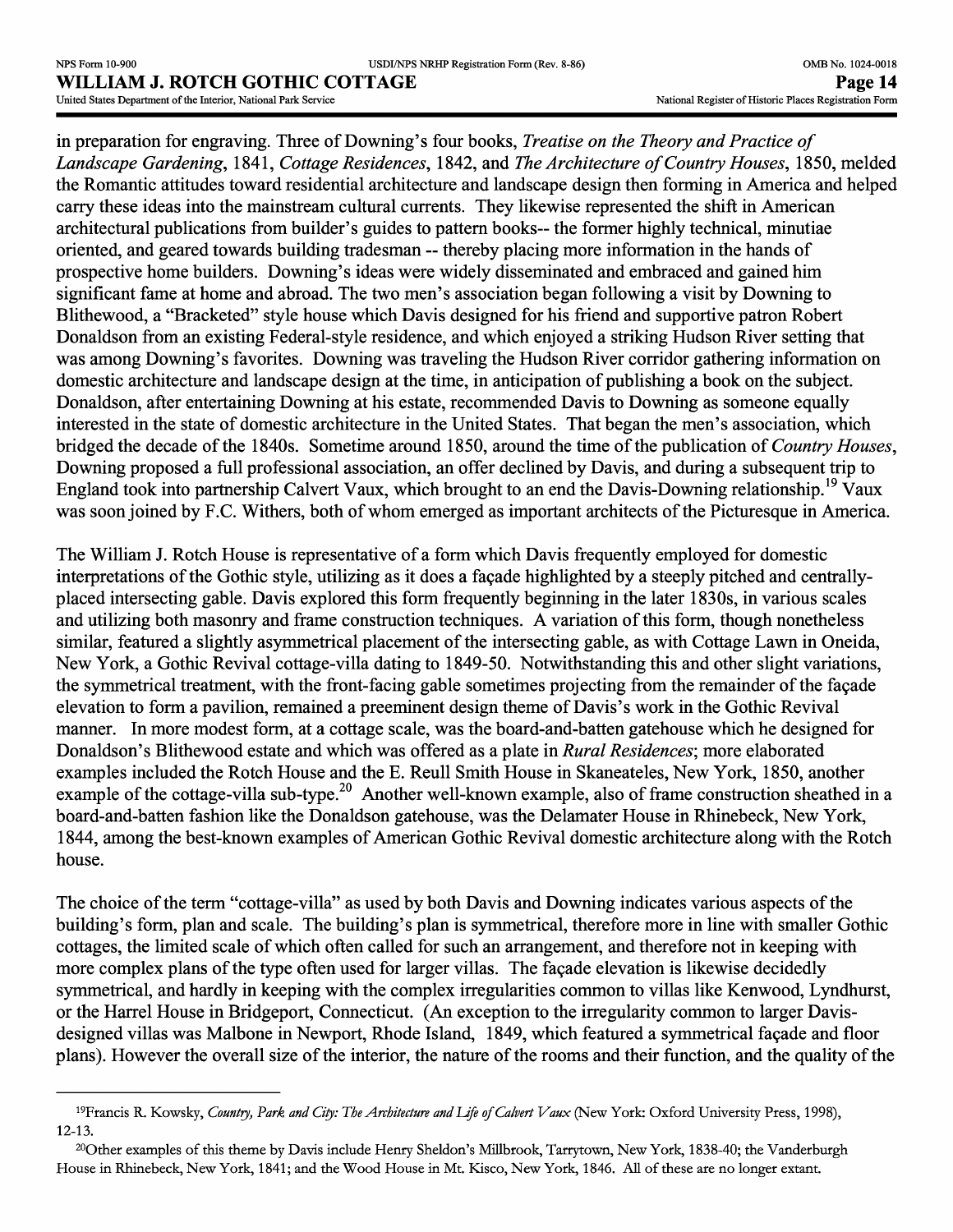details all mark it as the home of a middle-class family, thereby elevating it above the cottage, the latter often conceived for the laborer or mechanic. In *Country Houses* Downing identified three major house types, the cottage, the farmhouse, and the villa, the cottage-villa representing a hybrid incorporating aspects of both.

# *Background to the Building Campaign: The Rotch Family and New Bedford*

The Rotch family had maintained a prominent position in New Bedford since 1765. In that year William's great-great grandfather Joseph had emigrated from Nantucket and purchased a ten-acre lot which eventually became the center of New Bedford's whaling industry. In 1767 the firm of Joseph Rotch & Sons built the first whale boat in the town, the *Dartmouth,* which was later one of the three ships to participate in the Boston Tea Party. William's great- grandfather, William, a member of the Society of Friends, was certain enough of the future of the whaling industry to attempt carrying it on during the Revolution and was tried twice for treason as a result of his efforts. When it became impossible to send ships out of New Bedford, Rotch established a whaling port in Dunkirk, France. Rotch maintained associations with leaders of the French Revolution, and defended the rights of Quakers before the French Assembly. After revolution swept France, the family came home to New Bedford. William and his son, William Rotch Jr., then went on to establish a family empire on whale oil, candles, and bone.

William J. Rotch's father, Joseph, a son of William Rotch, Jr,. did not usually please the more conservative members of the family. John M. Bullard, writing in the twentieth century, had a difficult time describing Joseph:

"Joseph Rotch, the beautiful, one of the handsomest men ever born, Joseph Rotch, the bad or at least weak, if you can judge by the comments of the worthy members of the Rodman family and their descendants, Joseph Rotch, the very loving and human husband and father, if you can judge from his own letters; it is hard to write of Joseph Rotch."21 Joseph Rotch married Anne Smith, a member of the Society of Friends, at a time when the rest of the family were typically Unitarians. The third son in a family of four to survive childhood, William J. Rotch was born in May 1819.

William J. Rotch was twenty-six in 1845 and his wife, Emily, was twenty-four. They had one child, William, born in 1844. A second son, Charles W. M. Rotch, named for his grandfather, the whaling merchant Charles W. Morgan, had died that January. Emily Rotch may have wanted to leave the house they were then living in at 109 Elm Street, which had not been built for them and which did not hold fond memories.

William Rotch Jr. advanced his grandson the money necessary to build the house, in the Rotch tradition of helping children and grandchildren with finances. He may have received the money as a gift rather than a proper loan since his Journal entry is somewhat cryptic; not until April 1857 did he enter the transaction. Under the heading "Profit and Loss" he noted "for cash advanced by William Rotch, Jr. in 1846 to build my house on Orchard Street and charged to me in his Book of Family Accounts not considered to be cash January 31, 1857 -  $$6,000."^{22}$ 

## *The Rotch House: Design and Construction*

In choosing Alexander Jackson Davis to draft plans and specifications for his new house, William J. Rotch chose a practitioner approaching the height of his popularity and visibility as an architect of national prominence, and among those whose services were most often sought for Gothic Revival domestic designs in

<sup>21</sup>John Morgan Bullard, *The Notches.* Milford, New Hampshire: The Cabinet Press, 1947, 98 22Rotch *journal'A,* 529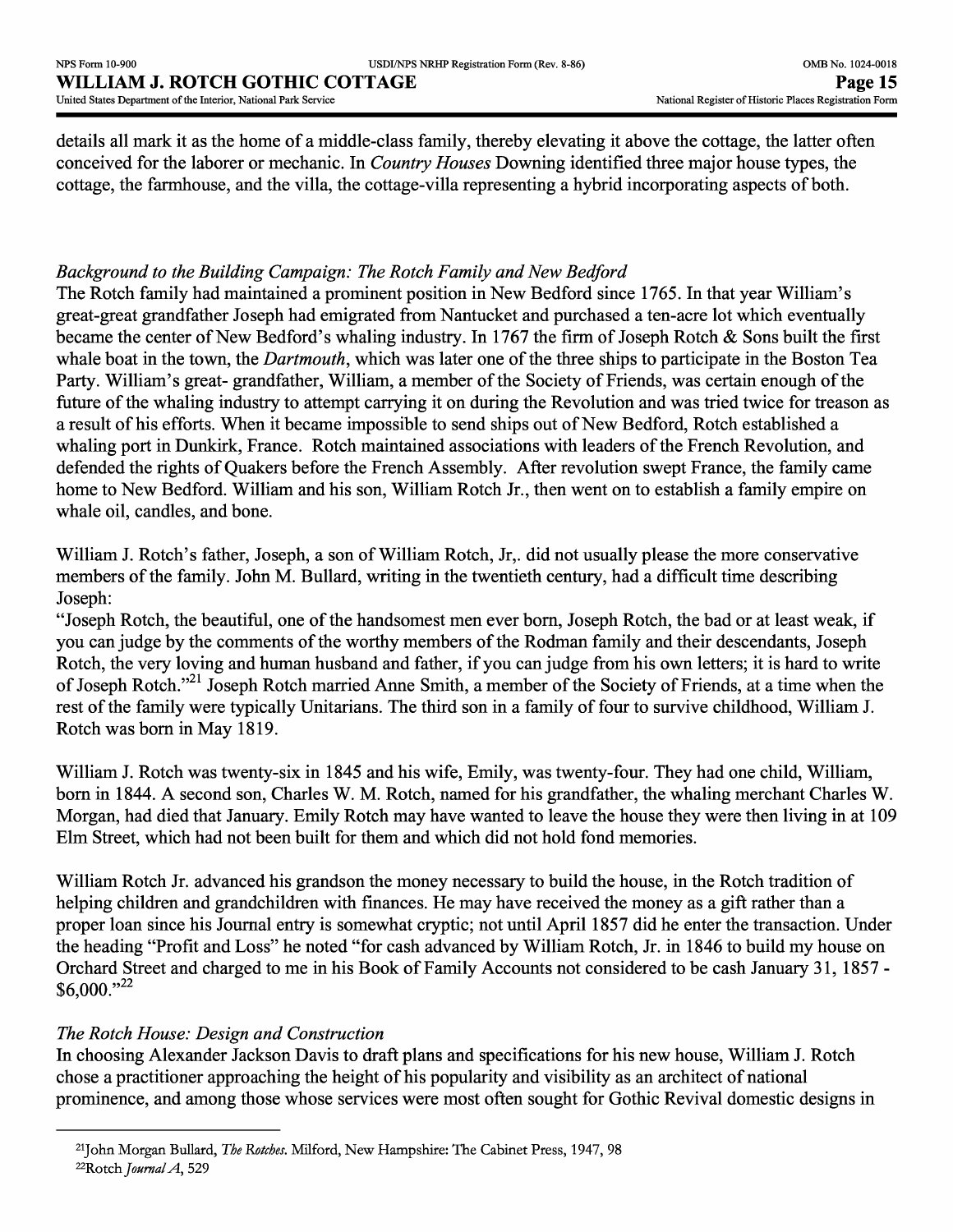the antebellum period. Davis's services had been recommended to Rotch by his brother-in-law Joseph Angier, whose father John B. Angier had contracted with the architect previously: Davis collaborated with the elder Angier and Downing on the design of a Gothic Revival cottage of the center-gable type built in Medford, Massachusetts, in 1842. John Angier, incidentally, was a relative of Downing's wife Caroline.<sup>23</sup> Though it's not known, Rotch may have met Davis in 1835 when he collaborated with Russell Warren on the new Gothic Revival Congregational Church in New Bedford. It has been suggested that William and Emily Rotch viewed Gothic Revival houses on a honeymoon trip up the Hudson River and subsequently had become enamored with this style.

The first correspondence between Rotch and Davis is a letter to the architect dated 16 April 1845, in which Rotch explains his intentions to build a house, and that Angier has suggested his services. "Please inform me at your earliest convenience," Rotch continued, "your terms for a plan, specifications, working drawings and also how soon you could visit me in New Bedford."<sup>24</sup> Davis replied asking for further details, though his half of the correspondence is unfortunately not available (dates when he responded to Rotch were found either in Davis's Day Book or by references in Rotch's own letters). On April 26 Rotch replied "I should like you to come on here as soon as you can conveniently do so and when you are on the spot we can decide upon the best place for a house." He then added, "I like the Gothic Cottage style best and if the reduced Villa in style of Mr. Rathbone can be brought within my limit – should like something of that kind very much."<sup>25</sup> The Rathbone villa to which Rotch referred was Kenwood, an imposing Gothic pile located south of Albany, which was included, somewhat ironically, in Downing's *Cottage Residences.* Kenwood was more in the villa mode, complex in its plan and massing, and likely not distillable, in Davis's opinion, to a lesser scale.

Early in May Davis visited New Bedford, a trip he noted in his Day book:

| May 8 | New Bedford 71/2 are rived at Charles W. Morgan's 10.<br>W. J. Rotch                         |
|-------|----------------------------------------------------------------------------------------------|
|       | and lady. Left New Bedford for Milton with Mr. R. ar [rived] at 7                            |
| 10    | Rev. Mr. Joseph Angier's – Miss Anna Rotch. Went to Boston Mrs. R's gig with W. Cambridge to |
|       | Medford, Dined                                                                               |
|       | with John Angier, then to New York ar[rived] 6 a.m. <sup>26</sup>                            |

Davis and the Rotches undoubtedly discussed how large the house should be, the interior layout of rooms and chambers, finances, and the siting of the house; they undoubtedly also walked over the proposed site on the Orchard Street land, as "connexion [sic] with site," as he termed it, was an important theme in Davis's, and later Downing's, work. Rotch then asked Davis to proceed with the plans and a building schedule. Back in his New York City office Davis drew up plans for the Rotch house. In his day book on May 20 he detailed the course of his work:

Plans for Cottage for William J. Rotch, New Bedford, Massachusetts.

|    | Plan Basement           | 2. Principal floor       |
|----|-------------------------|--------------------------|
| 3. | 2 floor                 | 4. Attic                 |
| 5. | <b>Front Elevation</b>  | 6. Rear west             |
| 7  | South end               | 8. Section east and west |
| 9. | Section north and south | \$100.00                 |
|    |                         |                          |

<sup>&</sup>lt;sup>23</sup>See David Schuyler, *Apostle of Taste: Andrew Jackson Downing*, 1815-50 (Baltimore: Johns Hopkins Press, 1996), 76-77. 24Rotch to Davis, 16 April 1845, A. J. Davis Papers, H.F. du Pont Winterthur Museum, Joseph Down Manuscript Collection. [Winterthur hereafter]

26Davis, *Day Book Vol. 1,* A. J. Davis Papers, Manuscripts and Archives Division, New York Public Library, 278. [NYPL hereafter]

<sup>25</sup>Rotch to Davis, April 26,1845. Winterthur.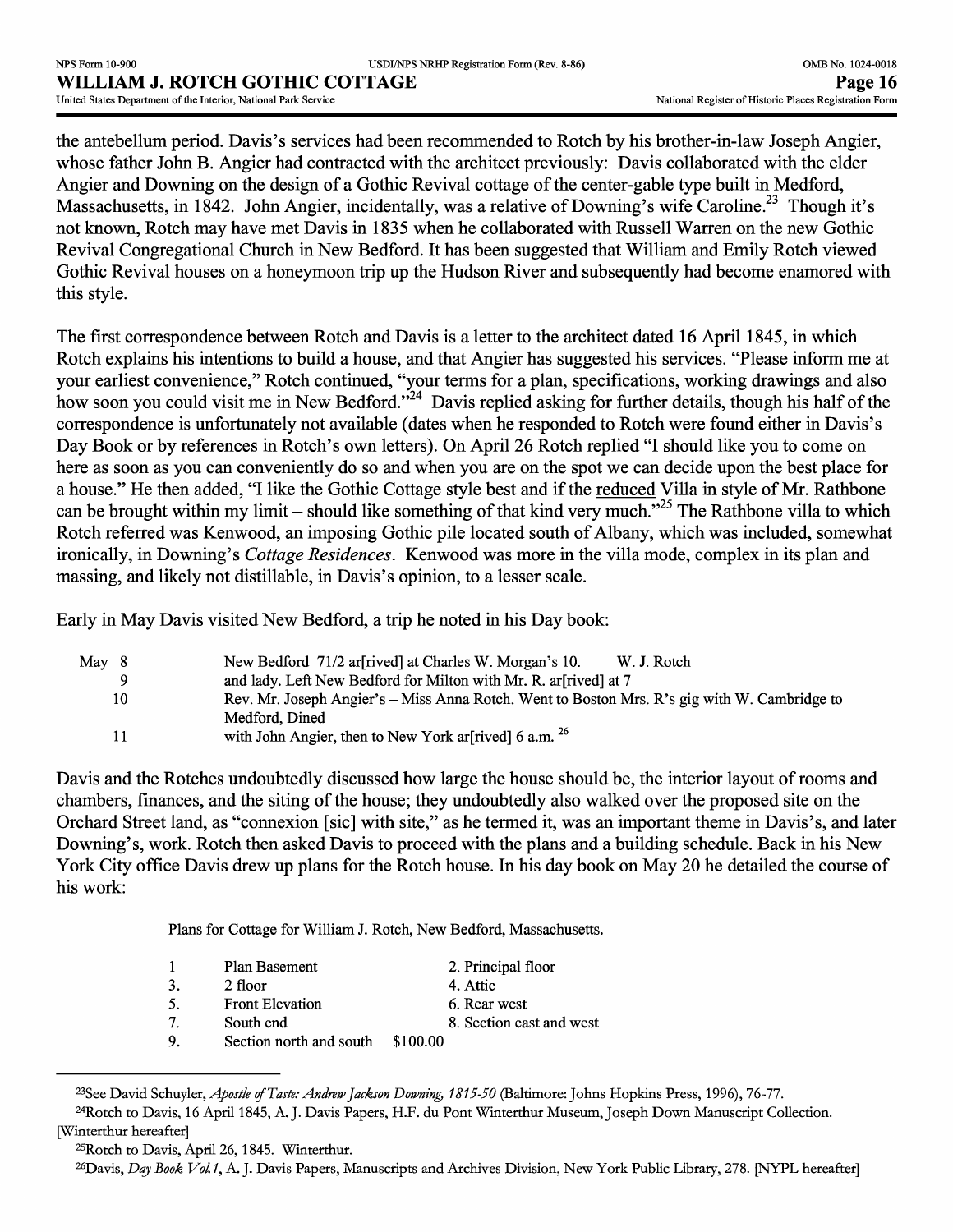Working Drawings A. Cottage window, inch to foot scale A2 B. Plan elevation and section oriel window C. Bay window, plans and inside elements D. Section E. Doors, front door F. Folding and other door G. Cornice Umbrage H. Tudor flower I. Sash full size at bottom J. Ditto

\$50.00 Total \$150.00 <sup>27</sup>

Concurrently William J. Rotch was acquiring the land upon which the house would be constructed. On May 28, 1845, his grandfather, William Rotch, Jr. deeded him "for one dollar and love and good will to be paid a lot of land situated in New Bedford, South of Arnold Street and West of Orchard Street."<sup>28</sup> The land, then well away from development, enjoyed a decidedly rural feel. By May 31 the plans and drawings had arrived in New Bedford and the family read over them. William J. Rotch sent his immediate reaction to Davis.

I have reviewed the plans, drawings, etc., and they all seem perfect. I have seen some of our carpenters and they are to estimate upon the building. If it costs too much I shall let you know. In looking over the plans, it has occurred to me that the shutters to the windows cannot be closed when the windows are open. This is rather an objection in summer when you want your windows open and your shutters closed. I know that perfection is not always attainable in the world, but we like to get as near to it as possible particularly in our houses. Now is there any way of remedying this imperfection? Would it spoil the windows to have the sash, as now drawn divided in the middle and slide up or down or could the whole sash be made to slide up or sideways like folding doors, in such a way as to admit the shutters being closed when the window is open? The hall is drawn 12 feet wide instead of 9 as we talked of when here. Was that necessary to the proportions of the building or could the building be made 45 feet instead of 48 without injury? Will it do to make the Privy on the Porch as we thought of doing or must it go farther off. I like the look of the house very much and it has taken captive the hearts of all beholders. If it looks as well when we get it up as it does not neither you or I will be unwilling to look at it. By the way, if that 'Tudor Flower' on the umbrage costs too much here, could it not be bought in New York and sent on. When I get the estimate of the carpenters I shall write you.29

On June 9 Rotch again wrote to Davis in his New York office, at which time he informed the architect that the drawings had been inspected by local carpenters who were "rather frightened at the carving of the Tudor flower and vergeboard." Rotch then suggested again having this work done in New York. Next he noted "our carpenters are very much pleased with your plans, etc. Having never had anything of the kind to work by before. All is plain sailing for them." The letter closed with still another question about the windows and shutters, which continued not to work as Rotch desired.<sup>30</sup>

By July 7 when Rotch wrote again his estimates were more or less in: "I think I shall get the house built for six

<sup>27</sup>Davis, *Day Book,* 280. NYPL.

<sup>28</sup>Bristol County Registry of Deeds, New Bedford, Massachusetts, Deed Entry Book 11, Page 366, William Rotch Jr,., to William James Rotch.

<sup>29</sup>Rotch to Davis, May 31,1845. A. J. Davis Papers, New-York Historical Society. [NYHS hereafter] 30Rotch to Davis Letter, June 9,1845. NYHS.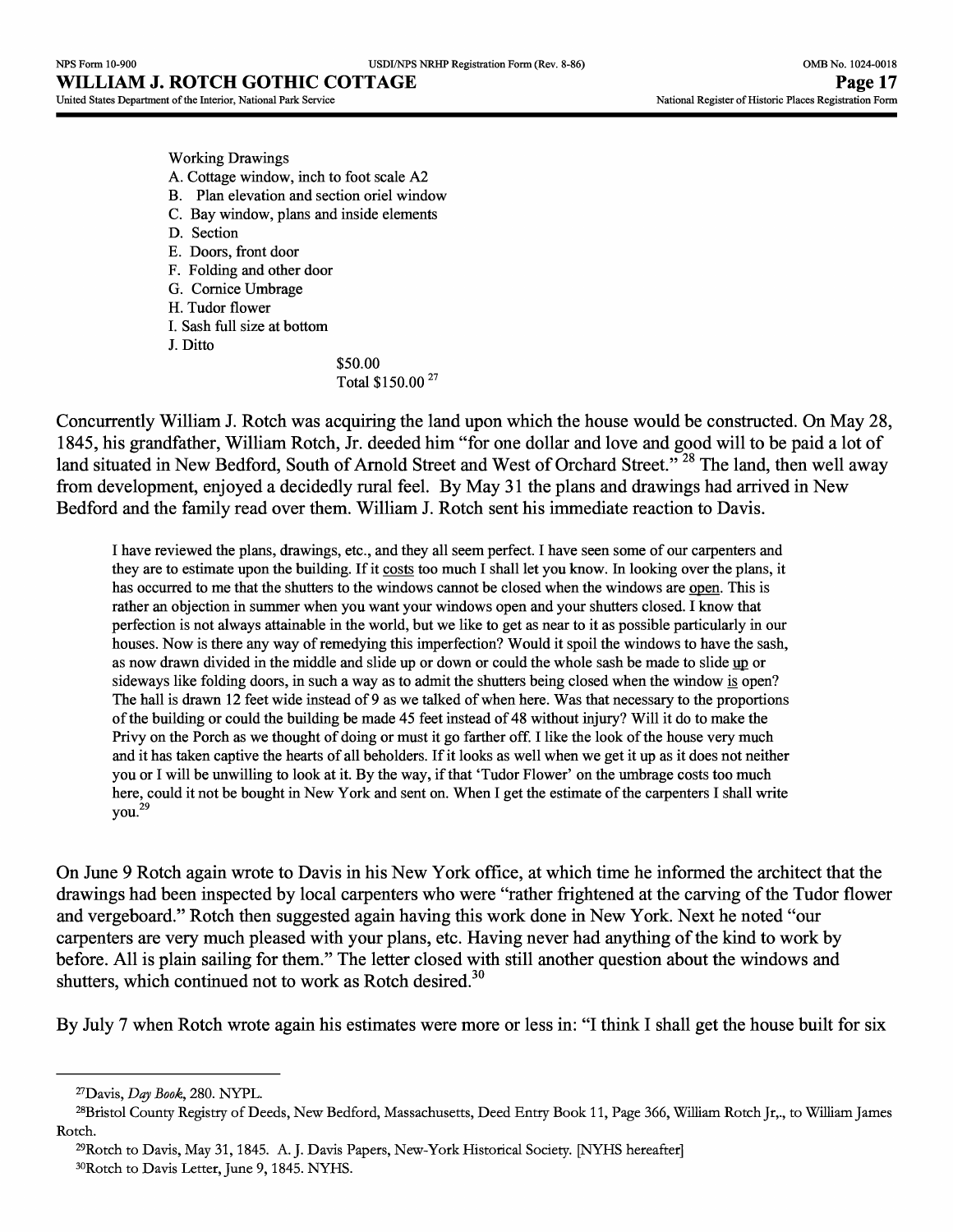thousand dollars."<sup>31</sup> After further conversations with his carpenters, he had decided to have at least some of the decorative work done in New York. He also questioned Davis about costs for locks, bolts and inside window trim if procured out-of-state. In New York Davis was concerned with another possible New Bedford commission; on July 17 he noted writing to Joshua Richmond and at the end of July made another flying visit to New Bedford.

| 29 | took leave for New Bedford at 12                            |
|----|-------------------------------------------------------------|
| 30 | Called on Mr. Rotch, Mr. Richmond, Mr. Anthony & family     |
| 66 | Richmond, Rotch, Edward R. Anthony, Marine Bank New Bedford |
| 31 | Morning to Newport <sup>32</sup>                            |
|    |                                                             |

During his talks with the Richmond and Anthony families arrangements were made for Davis to draw preliminary plans for them. In August he noted designs for two houses; the Richmond House was later built by Joshua Richmond's son and located on Irving Street. By the end of summer 1845, Rotch had decided on workmen for the house and work may have been underway clearing trees from the site and laying the foundation. Rotch kept meticulous accounts and therefore it is possible to determine some of the contractors associated with the project. Payments for the house were first made in April 1846 and continued through March 1847. Tax records for the year 1847 credit William J. Rotch with an "unfinished house and land on Orchard Street" valued at \$9,000.<sup>33</sup> Later in the same year, the first figure was replaced by a pencil notation for \$14,000.

William J. Rotch hired A. A. Greene & Company, which consisted of August A. Greene, Oliver M. Brownell and Moses H. Bliss, to execute the carpentry contract for the house. Greene, the senior partner, was originally from Rhode Island where he apprenticed as a carpenter. After several years working in the Providence area, he came to New Bedford in 1831 to build the Joseph Grinnell house, built to the designs of Russell Warren, later a brief partner of Davis. After completing that project, Greene went on to execute a second Warren design, the William Rotch Rodman house. The second member of the firm, Oliver Brownell, later became a city official, leaving Moses H. Bliss to operate the business alone. William J. Rotch was evidently pleased with Bliss since he contracted with him for subsequent projects.

The difficult carving which had caught the attention of New Bedford craftsmen was done in New York City by John Gallier, who received \$50.50 for his work. This payment likely included the "Tudor flower" and the verge boards. Some of the carving was done locally by Henry M. Smith, who was listed in the 1845 New Bedford Directory as a "Ship and house carver and keeper of the Clark's Point Lighthouse." Smith was a craftsman who specialized in figureheads and other work for whale ships. Marble for the mantles was shipped to New Bedford from Philadelphia and glass for the windows procured in Boston. Joseph Alien was paid for stonework and Gibbs, Taber and Frederick Underwood are noted as masons receiving payments of \$1,350 and \$150 in "extra work." Mark B. Palmer and Lemuel Kollack furnished the kitchen range; painting and glazing were handled by John Wright, who presented a bill for \$489.94.

Davis was paid for the construction documents in 1847, as indicated by the following notation:

New Bedford – March  $3^{rd}$ , Month 1847 House on Orchard Street<br>For 1 Barrel fish oil of Jabez Delano 14.75 For 1 Barrel fish oil of Jabez Delano AJ. Davis Plans and Balance Account 150.00 <sup>34</sup>

32Davis, *Day Book,* 280. NYPL.

 $\mathbf{1}$ 

<sup>&</sup>lt;sup>31</sup>Rotch to Davis Letter, July 7, 1845. NYHS.

<sup>33</sup>City of New Bedford, Massachusetts, Assessor's Office, Tax Records, *Valuation School District Number 4,* 1846, William James Rotch. 34Rotch, *JournalA,* 16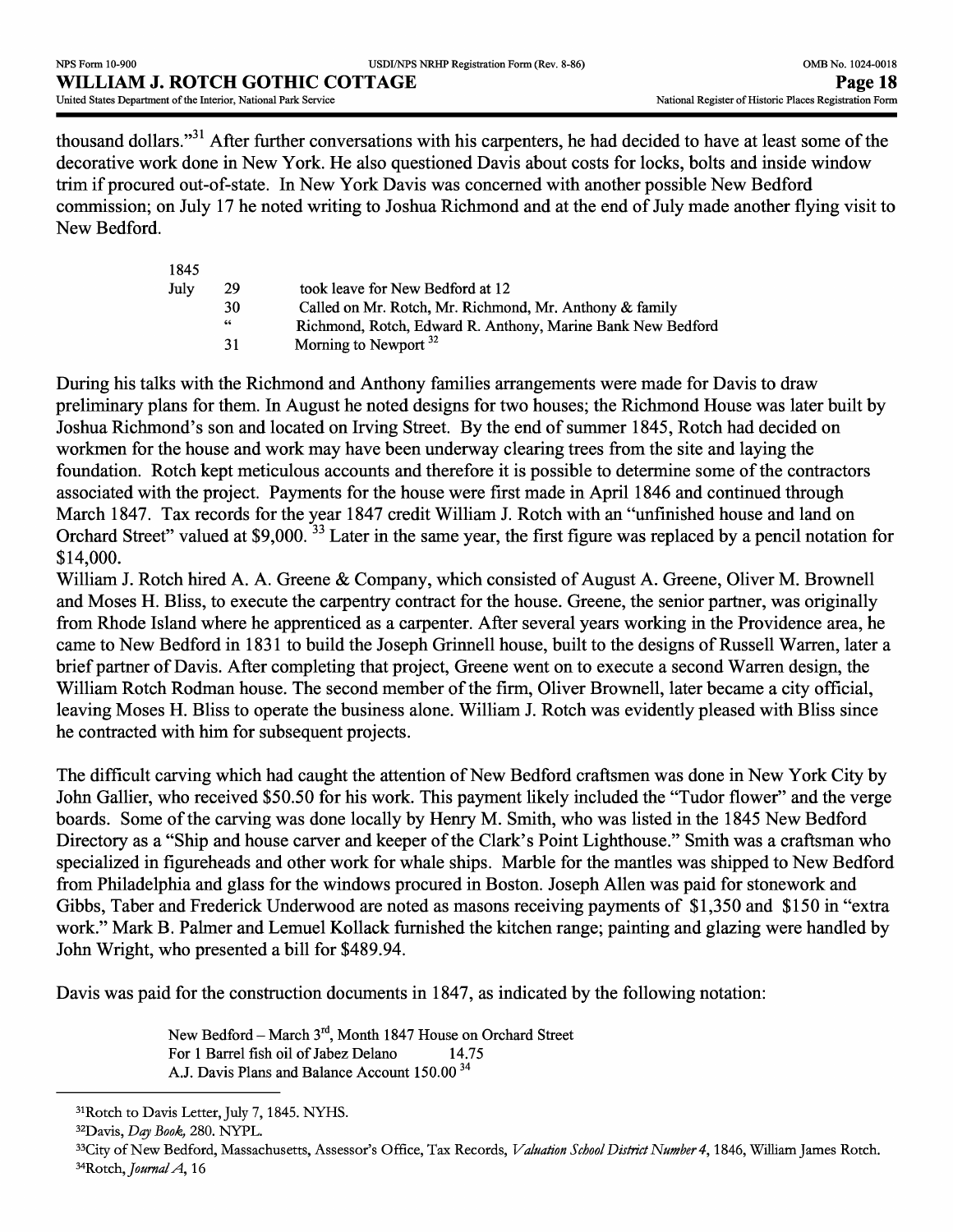Differences exist between the Rotch house as represented in the Davis rendering, and as discussed by Downing, and as it was actually built. The most obvious difference is in the choice of material, wood, instead of masonry as Davis desired. William J. Rotch did not want to use stone and stated this clearly in two of his letters. This dislike of stone may have been because of added expense or it may have been an aesthetic decision. Another obvious change, when contrasting Davis's facade view with the actual building, are the absence of the exterior set of doors, likely added as heat -- and therefore cost-- efficient. This rendering likewise shows a carved balustrade-like band of circular ornament two-thirds of the way up the hipped roof, apparently never built. Detracting somewhat from the vertical thrust of the Davis scheme are the pair of chimney stacks, which were apparently rebuilt and lack the grace and attention to detail inherent in much of Davis's better work. Many of these discrepancies should be considered in the context of the drawing upon which the comparisons are being drawn: the watercolor carries a date of 1838 and the project with Rotch wasn't initiated until May 1845. It is clear Davis had already been working with similar variations of this theme, but it may have been Rotch who viewed this particular rendering, perhaps with some encouragement from the architect, and chose it as the model for his new residence, with some variation reflecting his own personal preference and taste. The "seductive" nature and highly finished quality of the drawing suggest it may have been prepared for exhibition or otherwise prepared to entice prospective clients examining the architect's portfolio.

# *Davis, Downing, the Rotch House, and the Popularization of the Gothic Revival Cottage-Villa*

The association of Davis and Downing in the proliferation of the Gothic Revival mode for domestic architecture in the United States has long been recognized by cultural historians as having significant consequences for the shaping of popular taste in the pre-Civil War period. Davis's innovations in this mode of design, the professional reputation and visibility he gained beginning with his association with Ithiel Town in New York City, and his ability as a draftsman were all qualities making him a considerable asset to the young but highly motivated Downing. While historians such as David Schuyler continue to attempt to deconstruct the dynamic of their association, there can be little doubt as to the profound influence of Downing's books, which at the very least benefited significantly from Davis's work on the wood blocks, his suggestions, and the inclusion of his designs. Notwithstanding the influence of the work of Davis and other architects, Downing's publications formed perhaps the decisive factor in the acceptance of the Gothic Revival in the broader currents of American society.

Aside from authoring three books which in large measure addressed the condition and direction of native domestic architecture, Andrew Jackson Downing likewise edited the influential magazine, *The Horticulturist,*  which played a similar role in attempting to shape taste in domestic architecture, among other topics. A brief article featuring the Rotch House appeared in the November 1849 issue, slightly before the publication of *Country Houses,* a critique authored by someone portrayed as "Jeffreys of New York," possibly Downing himself.

Here is something that I like  $-A$  sensible house, and in very good taste: embodying in the main, the essentials of good house arrangement, as far as it goes, and adapted to the purposes for which it was intended – an unpretending, quiet cottage of the first class. Still it is not complete.<sup>35</sup>

The author went on to observe that he felt the hipped roof cut into the second floor bedrooms entirely too much and that the dormers did not let in enough light. He also called attention to the balustrade that Rotch did not build, calling it "entirely useless, and on, or off, is a matter of fancy only." He also felt the plan too cramped, a criticism that Rotch came to agree with a few years later.

*<sup>^</sup>sThe Horticulturist and Journal of Rural A.rt and Rural Taste,* "Critique of November Horticulturist by Jeffreys of New York," Volume IV, January 1850.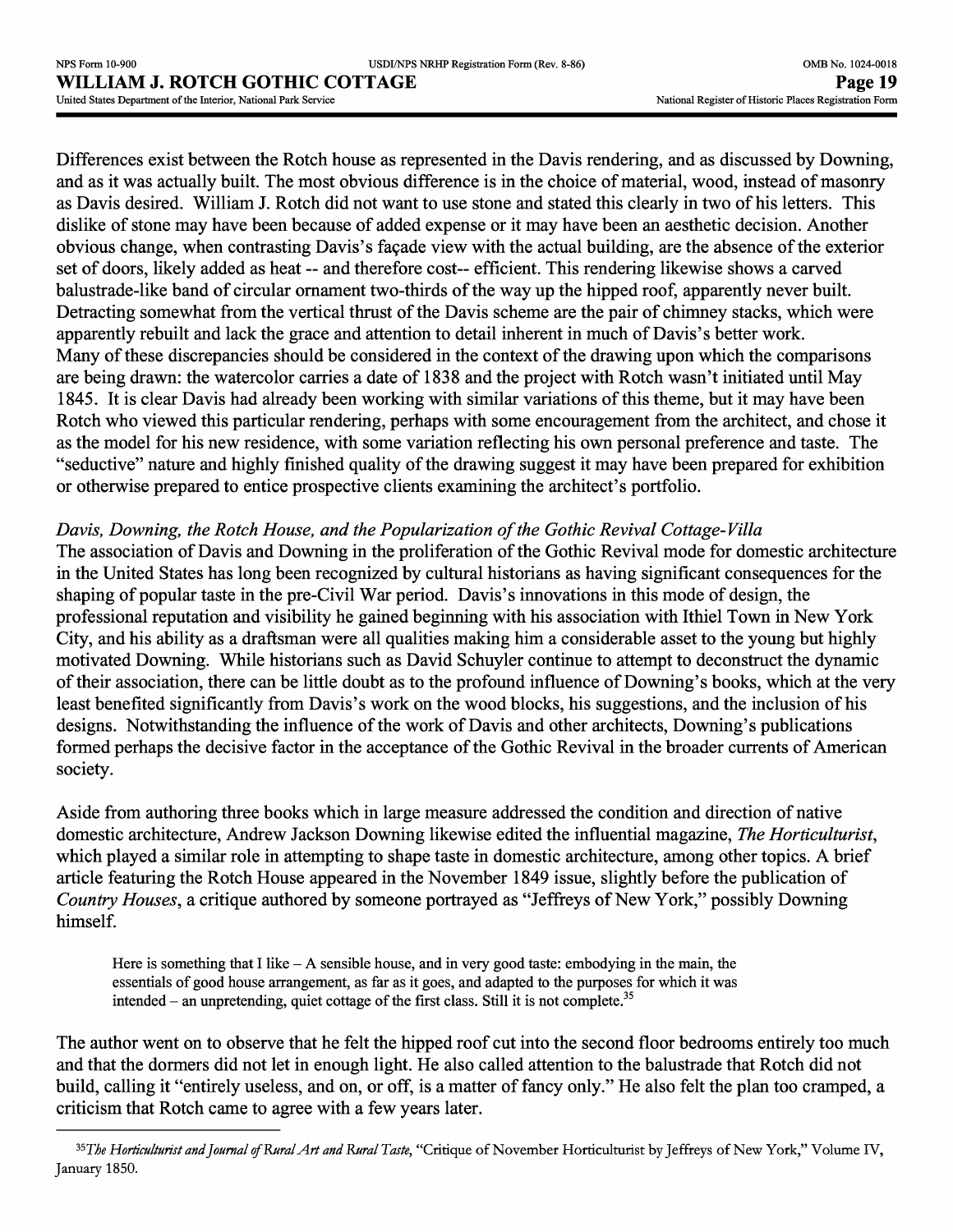In January 1850 the Cottage was featured in the *Boston Cultivator.* Accompanying a view of the fagade elevation of the house and a floor plan was a description credited to *The Horticulturist:*

"Our frontispiece presents an elevation of a substantial and ornamental cottage villa built at New Bedford, for the residence of Wm. J. Rotch, Esq. From the designs of Mr. Davis, architect of New York. It is a pleasing specimen of the Rural Gothic cottage: and we offer it as a study to those about building cottages in the country. It is in general plan, modeled after the cottage of English rural landscape, in a style, which harmonizes well with picturesque scenery.

.. .This dwelling is built in brick and stone, and the ornaments are carved in a heavy and solid manner, and with the attention to correctness of detail which marks all Mr. Davis's designs."<sup>36</sup>

Yet the pieces in the *Cultivator* and *Horticulturist* were but the prelude to the Rotch house's inclusion in Downing's *The Architecture of Country Houses,* 1850, a watershed event in the evolution of American domestic architecture. The house was featured in Design XXIII, referred to as "A Cottage-Villa in the Rural Gothic Style," and it was indicated that the design depicted "the front elevation and plans of the residence of William J. Rotch, Esq., of New Bedford, Mass., built from the plans of Mr. Davis."<sup>37</sup> Downing likewise offered the following description among other commentary on the house's physical characteristics, though some of his observations, in this instance the parapet, were made in advance of changes to the scheme as first proposed:

The body of the house is nearly square, and the elevation is a successful illustration of the manner in which a form usually uninteresting, can be so treated as to be highly picturesque. There is, indeed, a combination of the aspiring lines of the roof with the horizontal lines of the verandah, which expresses picturesqueness and domesticity very successfully. The high, pointed gable of the central and highest part of this design has a bold and spirited effect, which would be out of keeping with the cottage-like modesty of the drooping, hipped roof, were it not for the equally bold manner in which the chimney-tops spring upwards.\* Altogether, then, we should say that the character expressed by the exterior of this design is that of a man or family of domestic tastes, but with strong aspirations after something higher than social pleasures.

\* The parapet of this villa surrounds a narrow walk on the roof—entered from the side of the central ridge - which commands a view of the harbor of New Bedford.

The inclusion of the Rotch House in *Country Houses,* albeit in an earlier form and not as finally constructed, once again placed Davis's work in front of countless prospective clients and house builders. It likewise represented a continuation of the two men's efforts to promote the Gothic Revival style for domestic applications, particularly in rural contexts. Along with their collaboration on the Angier cottage in Medford, the two men had also worked together on the design of an earlier center-gable Gothic House, though not of the projecting pavilion type, "A Cottage in the English or Rural Gothic Style," which nonetheless included many of the design features of the later Rotch house. This house was included as Design II in *Cottage Residences* and, according to David Schuyler, was perhaps the most copied of the plates offered therein.<sup>38</sup> This design and the Rotch house, both offered in published form by Downing, were therefore representative of the two men's attempts to legitimize the domestic Gothic as an accepted mode of design in the United States. Following the publication of *Country Houses* Davis was nearing the height of his popularity, which had been partially bolstered by his representation by Downing. Within the

*<sup>^</sup>Boston Cultivator, January* 12,1850.

<sup>37</sup>Andrew Jackson Downing, *The Architecture of Country Houses* (New York: D. Appleton & Co., 1850).

<sup>38</sup>Schuyler, *Apostle,* 67-69.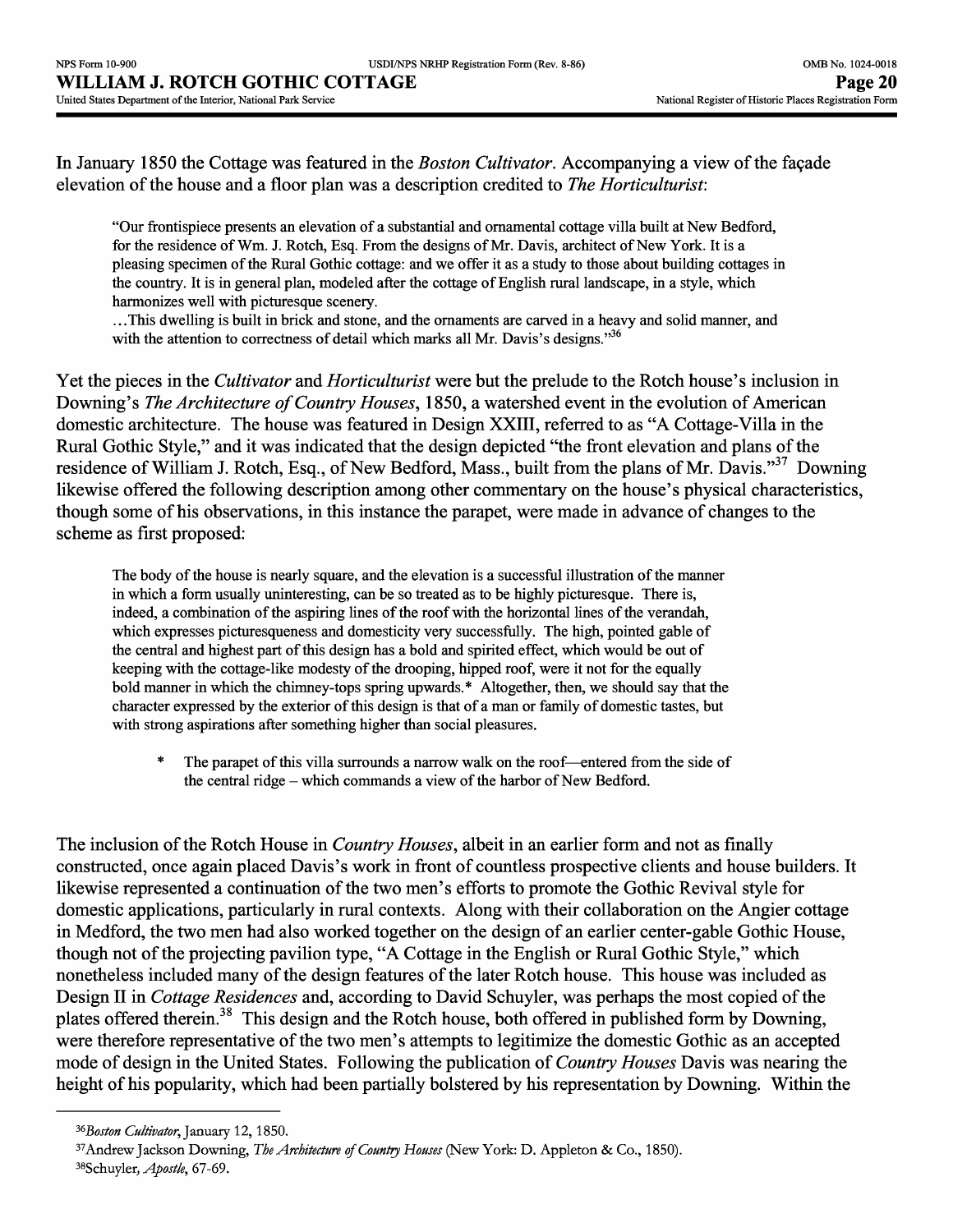larger cultural currents, Davis's interpretation of the Rural Gothic, as it was termed, was transmitted to the masses in published form, thereby offering itself to prospective house builder and builder-architect alike.

#### *Subsequent History: Changes and Ownership Chronology*

By 1857 the Rotch House received an addition, which is noted in William J. Rotch's journals for the years 1857-58, which detail a series of payments to craftsmen for the addition. The largest payments were to Moses Bliss, one of the men who contracted for the original project, who by the 1850s was in business alone. This addition was made in the form of a small service area at the right, rear corner of the building, which was subsequently detached when the house was moved. No architect was associated with this work. In 1872 the Rotches left the Orchard Street residence for a house on County Street. William Wallace Crapo, later a United States Congressman, his wife Sarah, and two sons, Henry Howland and Stanford, rented the Rotch House from 1872 until 1880. Henry Howland Crapo emerged as gifted watercolorist and captured the house as it looked in the 1870s in a series of twelve paintings, which are in the collection of Winterthur. One depicts the exterior of the house, a view of the facade in what appears to be summertime. The next eight in the series are interior paintings, and the last three are of the grounds and stable.

Although the Crapos asked William J. Rotch to sell them the house, he refused, wishing it to remain in the family. In 1879 the Crapos were given notice that they would have to leave; before leaving Sarah Tappan Crapo wrote a poem describing the room which had been her favorite, the oriel room.

#### My Oriel Window

Nine times before this oriel, I have seen The winter fold his snowy mantel round The Earth; while like a gentle timid bride She silence kept, waiting her lord's approach And the glad bridegroom countless diamonds hung O'er slender twigs in lace like tracery Hung high against the heaven's pure sapphire blue; Fit bridal veil for nature's convenant. And I have watched their first born  $-$  wayward Spring Touch tree and shrub with faint prismatic hues, Stirring the misty tree tops with awakening life. And in the summer's wealth of light and song My boys and I have watched and seen The constant oriole seek his own old nest In the tall tree top; where he swung and sung In mellow tones of sweet content and joy, Nine times the Summer's splendor softly changed To Autumn glory, and the great globed maple Gave forth such heat and color, the whole house Grew warm and bright, bathed in the golden glow.

And every day in all these nine glad years From the same window, I have seen the gate Swing to and fro by loving hands, and friendly Coming feet have changed to precious jewels Every well worn stone along the pathway And I fain would come even like the faithful bird Forever back to this same well loved nest. It may not be. The Oriel closes now;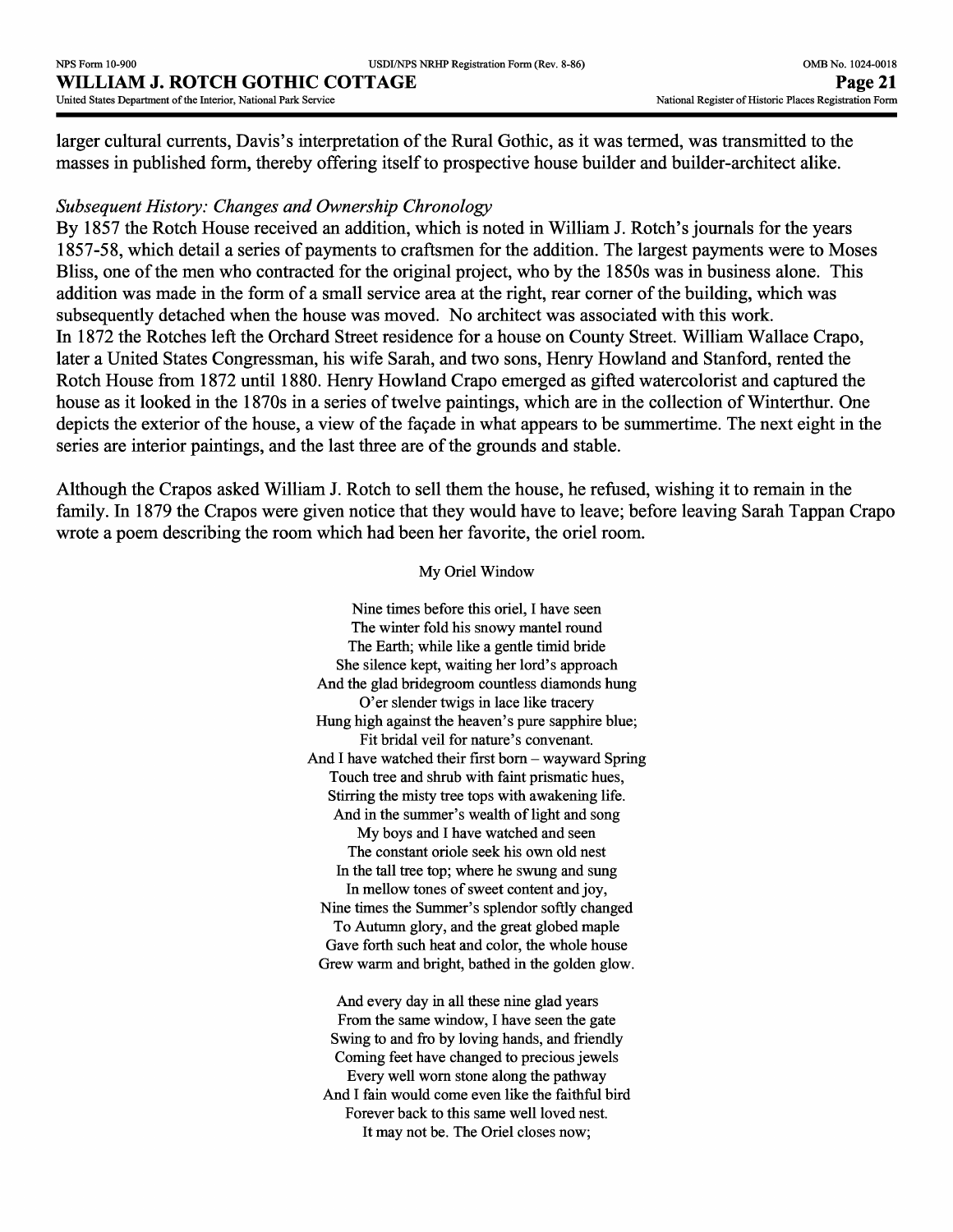And ne'er again shall I with eager hands Turn back the diamond panes, view from this nook The varied beauty of the seasons change, nor see The dear familiar forms glide up the winding path, Then blame me not  $-$  if for awhile I grieve.

But I will seek another resting place Some other windows looking toward the dawn: And if its casements do not open upon Such splendid pagentry of Nature's march, Yet the bright sun and fragrant breeze will come, And you my friends, will surely come, and make For me, another oriel, all radiant With friendships aureole, where my heart will sing The Oriole's song of sweet content and joy.<sup>39</sup>

Following their marriage in December 1879, Morgan and Josephine Grinnell Rotch moved to Orchard Street. While William J. Rotch's professional life had been primarily spent with New Bedford's first great industry, whaling, Morgan Rotch became a part of the second industry to make the city a national byword – textiles. He also carried on the insurance business with the firm of Rotch & Potter.

By January 1903 the Rotches had decided to divide much of the estate into building lots. As New Bedford grew the value of land in the Orchard Street area had risen dramatically. Orchard Street was no longer part on the outskirts of development as it had been when young William J. Rotch first built his residence. In 1908 the house was moved back on the lot to its current location, and the 1857 addition removed and renovated as a separate house, which Morgan and Josephine Rotch kept as rental property. The alterations to this nowdetached house were designed by Nat Cannon Smith, a New Bedford architect who studied at the Ecole des Beaux-Arts.

Following Morgan Rotch's death in January 1910, Josephine Rotch continued to reside in the Rotch House. When her daughter, Emily Morgan Rotch, married Thomas Charles Knowles in April 1910, they moved into the house. Their daughter, Louise, was born there and according to John Morgan Bullard's manuscript history was the last child to be born there. During World War I, Clara Morgan Rotch, William James Rotch's widow, and her unmarried daughter, Mary, moved back to the house. By 1919 both Clara Morgan Rotch and her daughter, Mary, had died. Afterwards Josephine Rotch rented the Rotch House to a series of families, between 1919 and 1928. In January 1928 Josephine Rotch sold Henry Crapo the house, his childhood home, for \$25,000.

In May 1928 Crapo undertook work on the house, under the guidance of architect William Tallman. According to John M. Bullard's manuscript the work included "new decoration and some structural alterations. The chief of these was placing an inside bathroom between the room with the Oriel window and the northwest bedroom."40 Also removed were the steps that had led from a door (still in place) at the west end of the front hall to the ground. Most of the work, however, involved locating bathrooms and cutting doors to allow upstairs rooms to function as servants' quarters. A sprinkler system was also added.

Mr. Bullard described interior decorative changes. "There was, at least during the Morgan Rotch days, wall-towall carpeting in most of the rooms which was supplanted in summer by straw matting. A parquet wood floor

<sup>39</sup>Sarah Tappan Crapo, "My Oriel Window," Crapo/Bullard Family Papers. 40Bullard, "Account," 15.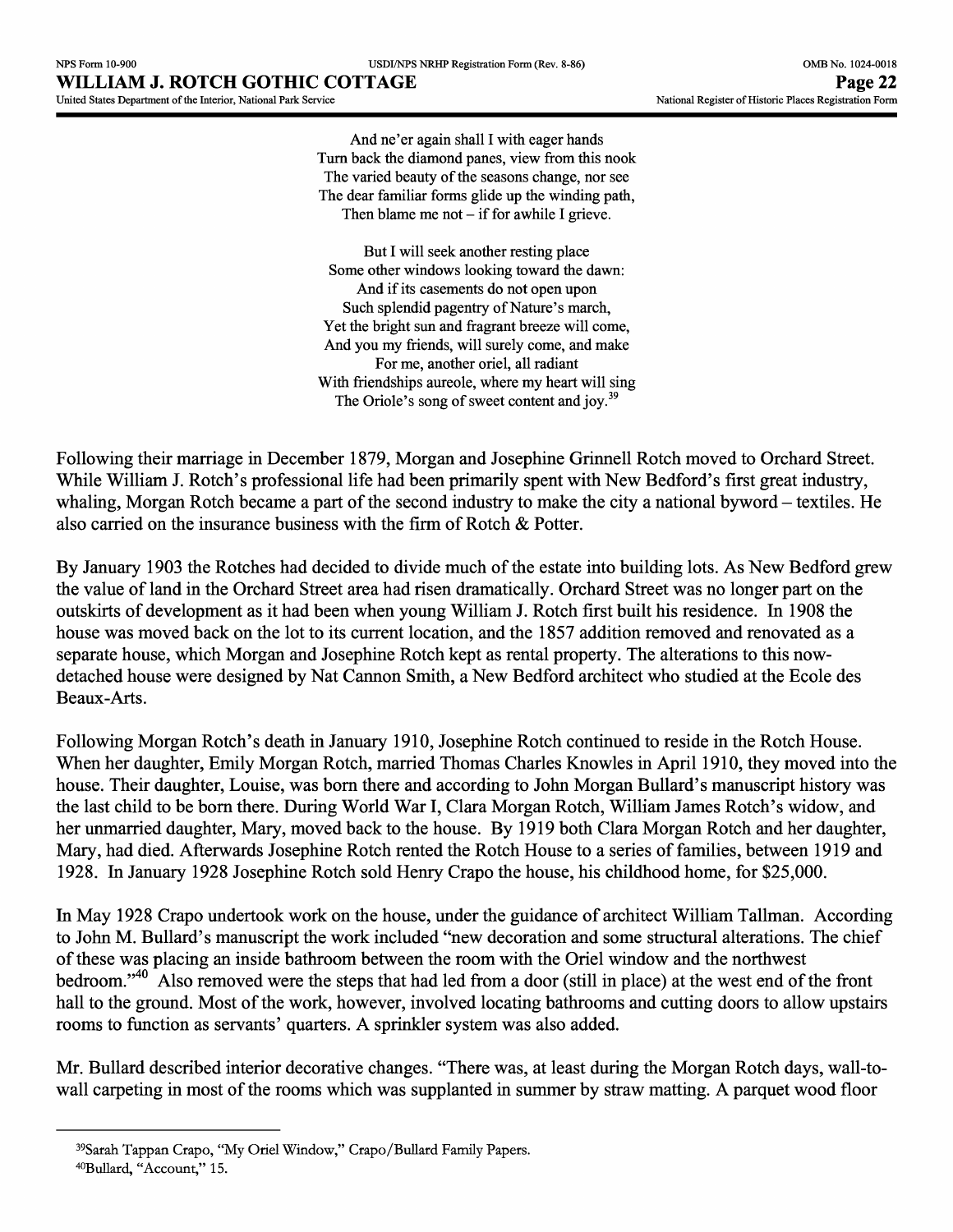was laid in the library and another in the front hall, probably when the house was moved. Mr. Crapo laid a linoleum floor in the two front downstairs rooms and hall. This has been much criticized but from a look at the floor of the little closets in the corner of the front hall I believe he copied as nearly as he could what had been the original floor. He installed an Italian fountain in the alcove in the front parlor where the piano had stood which the young Rotches had gathered around in the 1860s to sing hymns before going to vespers at the Unitarian Church. Josephine Rotch had also had a fountain in this alcove during her occupancy and may have been the first to turn it into the conservatory it was designed to be."<sup>41</sup> Fortunately for historians, Mr. Crapo kept a running inventory of expenses incurred during this period of change.

## *Conclusion*

The William J. Rotch House is an outstanding and highly intact Gothic Revival residence, its design authored by one of the leading lights of American architecture at the mid-point of the nineteenth century, Alexander Jackson Davis. Though Davis's influence in the American architectural field diminished considerably in the post-Civil War period, he nonetheless proved himself an important and skilled practitioner in the antebellum period, and contributed in a perceptible fashion to the forging of the Greek Revival style and later Picturesque design modes. The house might well be considered among the architect's crowning achievements of this particular interpretation of the Gothic Revival, being as it is among the more developed examples of Davis's work with the center-gable form which he explored in both cottage and larger cottage-villa examples. It is also highly significant for the frequency with which it was used as an illustration to define the style.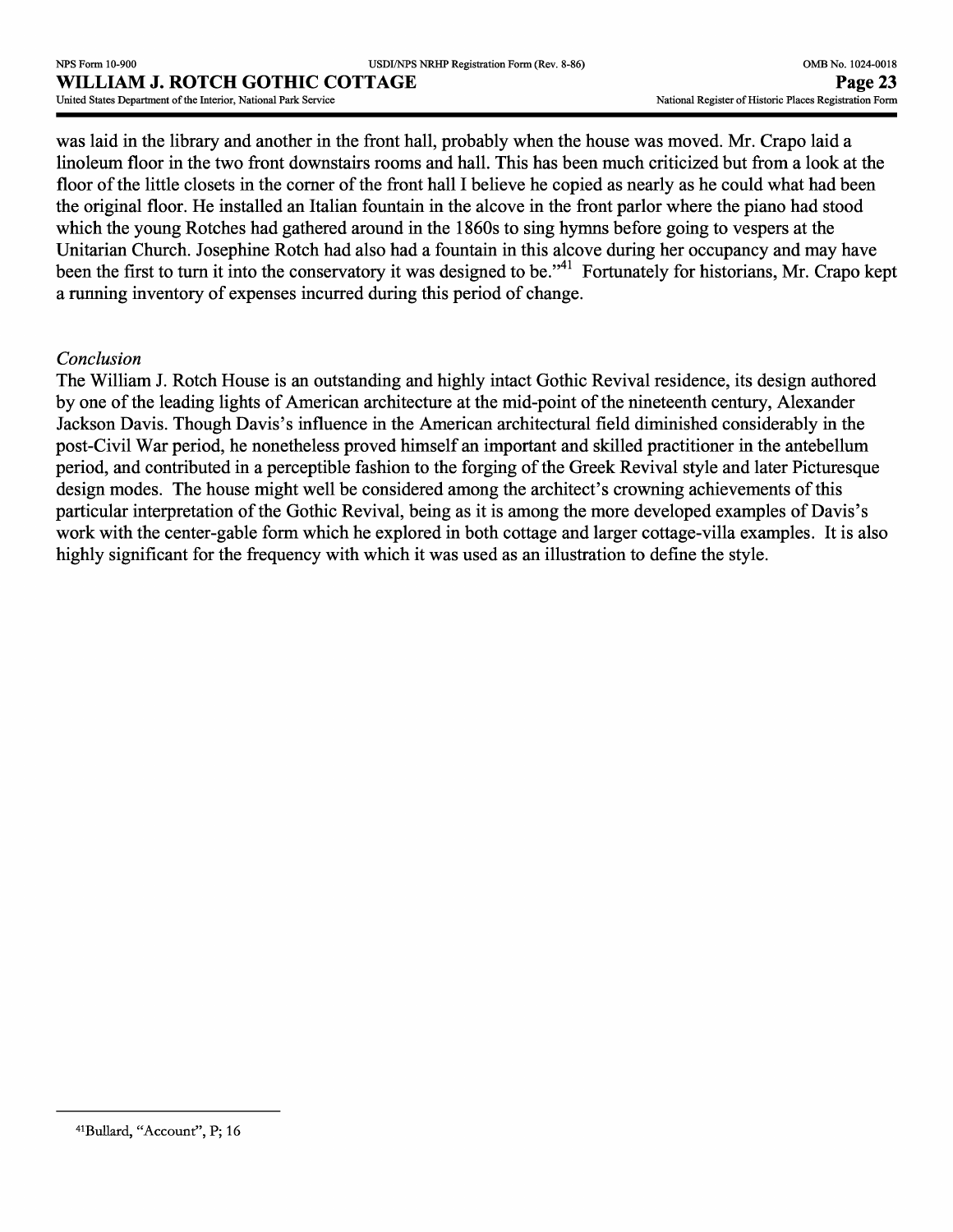#### **9. MAJOR BIBLIOGRAPHICAL REFERENCES**

Ackerman, John. Standard-Times, New Bedford, Massachusetts, January 30, 1972.

Andrews, Wayne. *American Gothic-Its Origins, Its Trials, Its, Triumphs.* New York: Vintage Books, 1975.

- \_\_\_. *Architecture in America A Photographic History from the Colonial Period to the Present.* Revised Edition,.New York: Antheneum Publishers, 1977.
- \_\_\_. *Architecture in New England A Photographic History.* Brattleboro, Vermont: The Stephen Greene Press, 1973.
- Anthony, Joseph. *Life in New Bedford One Hundred Years Ago.* Diary. New Bedford, Massachusetts: George H. Reynolds, Publisher. 1922.
- *Atlas of Bristol County, Massachusetts.* New York: F.W. Beers Company, 1871.
- *Atlas of the City of New Bedford, Massachusetts.* Boston: Walker Lithograph & Publishing Company, 1911
- *Boston Cultivator.* January 12, 1850.
- Bristol County Registry of Deeds, New Bedford, Massachusetts.
- Bullard Catherine Crapo. Brief untitled history of 19 Irving Street. Three pages in typescripts with 1968 postscripts.
- \_\_\_. *Crapo Farm.* New Bedford, Massachusetts: Reynolds De Walt, 1961.
- \_\_\_. Family Papers. Letter from 'Cousin Sarah' 1947.
- Bullard, John Morgan. *The Greens As I Knew Them.* New Bedford, Massachusetts: Reynolds De Walt, 1964

- Bullard, John Kilburn and Delano, Mrs. Stephen C. L. Interview, September 23, 1981 conducted by Peggi Medeiros
- Campbell, Elwyn G. *Artists of This Vicinity.* Fairhaven Massachusetts: 1979
- \_\_\_. *"Charles W. Morgan".* Forty-three page handwritten paper, New Bedford Whaling Museum, Kendall Library
- City of New Bedford, Massachusetts. Assessor's Office. Tax Records for the Rotch Cottage.
- \_\_\_. Water Department. Connection Records. November 2, 1908. Morgan Rotch. 19 Irving Street.
- Clayton, Barbara and Kathleen Whitley. *Guide to New Bedford.* Connecticut: Thje Globe Pequot Press, 1979.

\_\_\_. *The Rotches.* Milford, New Hampshire: The Cabinet Press, 1947.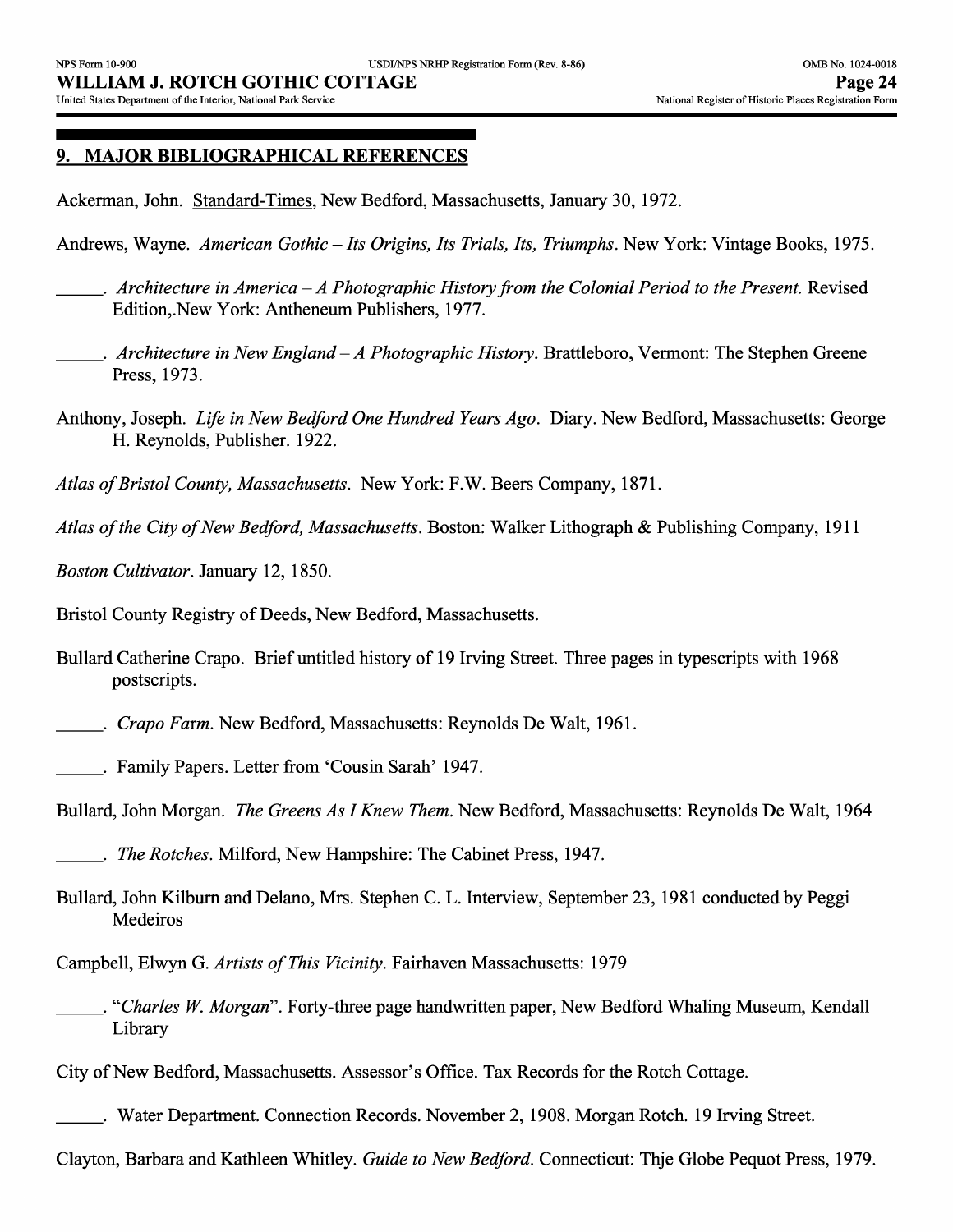- Crapo, Henry Rowland II. "Inventory of 19 Irving Street." Handwritten contains list of expenses incurred for alterations and room by room inventory of furnishings
- \_\_\_. *The Story of Henry Rowland Crapo, 1804 -1869.* Boston: Thomas Todd Company, Printers, 1933.
- . *The Story of William Wallace Crapo 1830 1920* (check date). Boston: Thomas Todd Company, Printers, 1942.
- Crapo, Sarah Tappan. "My Oriel Window" Crapo-Bullard Family Papers.
- Davies, Jane B. *A. J. Davis and American Classicism An Exhibition Presented by Historic Hudson Valley.*  Historic Hudson Valley, Sleepy Hollow Press, Tarrytown New York, 1989.

Davis, Alexander Jackson. *Day Book Vol. 1,* A. J. Davis Papers. Manuscripts and Archives Division, New York Public Library.

- \_\_\_. *Rural Residence, Etc. Consisting of Designs, Original and Selected, for Cottages, Farm-houses, Villas, and Village Churches with Brief Explanations, Estimates, and a Specification of Materials, Construction, etc.*
- Delano, Sarah and Julia Fifield. *Brave Houses and Flowery Gardens of New Bedford.* New Bedford, Massachusetts: Published by the Garden Club of Buzzards Bay. Printed by Reynolds DeWalt, 1976.

*Directory of American Biography, Volume III.* New York: Scribners, 1959.

- Donoghue, John. *Alexander Jackson Davis Romantic Architect.* Arno Press A New York Times Company. New York, 1982.
- Downing, Andrew Jackson. *The Architecture of Country Houses.* New York: 1850.
- Dunlap, William. *History of the Rise and Progress of the Arts of Design in the United States.* New York: George P. Scott and Co., 1834.
- Ellis, Leonard Bolles. *History of New Bedford and Its Vicinity, 1602 -1892.* Syracuse, New York: D. Mason & Company, 1892
- Emery, William M. *Ancestry of the Grinnell Family.* Privately Printed, 1931. New Bedford Free Public Library, Genealogy Room Collection.
- Emery, William M. *''Profiles of New Bedford Mayors Morgan Rotch."* Sunday Standard Times. New Bedford, Massachusetts, September 5, 1919.
- *Evening Standard.* New Bedford, Massachusetts: August 17, 1893, May 20, 1897, June 5, 1917, September 5, 1919.
- Ferro, Maximilian L. *How to Love and Care for Your Old Building in New Bedford.* New Bedford, Massachusetts: City of New Bedford, Office of Historic Preservation, 1977.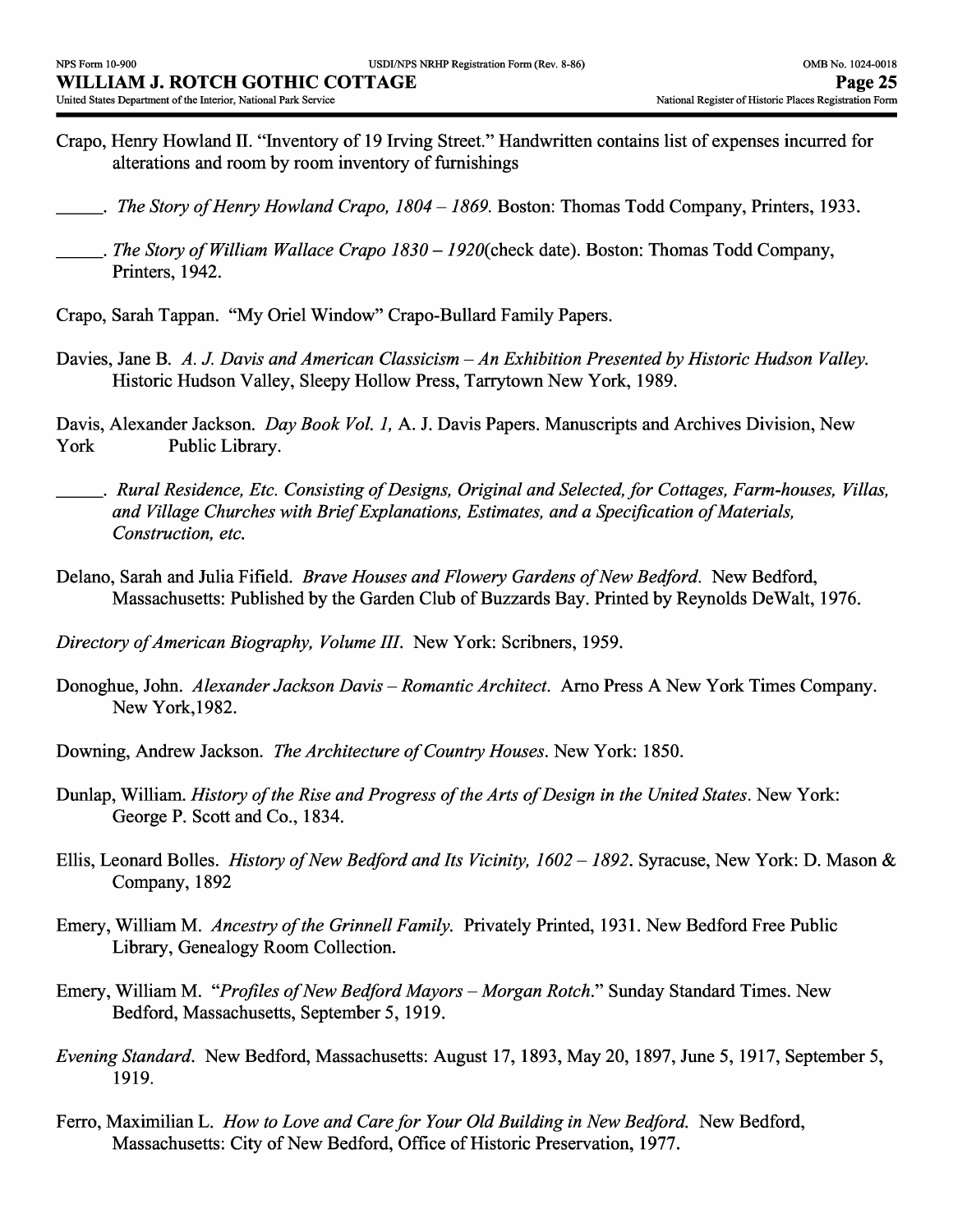Gallier, Jr., *Autobiography of James Gallier, Architect.* Paris: E. Briere, 1864.

- *Greenough, Jones & Company's Directory of the City of New Bedford for 1871-72.* Boston: Greenough & Company, 1871
- *Greenough's Directory of the City of New Bedford for 1877-78. Boston: Greenough & Company, 1877.*
- Hamlin, Talbot. *Greek Revival Architecture in America; being an account of important trends in American architecture and American life prior to the War Between the States.* London: Oxford University Press, 1944; reprint, New York: Dover, 1964.
- Handlin, David P. *The American Home Architecture and Society 1815 -1915.* Boston: Little Brown & Company, 1979.
- Heath, Kingston Wm. *The Patina of Place The Cultural Weathering of a New England Industrial Landscape.* The University of Tennessee Press: Knoxville, 2001
- *Historic Buildings of Massachusetts 500 Photographs from the Historic American Building Survey,* Scribner Historic Building Series, Charles Scribner's Sons, New York, 1976
- Hodgin, Edwin Stanton. *One Hundred Years ofUnitarianism in New Bedford, Massachusetts.* New Bedford, Massachusetts. First Congregational Society, 1924.
- *The Horticulturist and Journal of Rural Art and Rural Taste.* Volume IV, January 1850.
- Hough, Henry Beetle. *Wamsutta of New Bedford 1846 -1946.* Wamsutta Mills, New Bedford, Massachusetts, 1946.
- Kennedy, Roger. *Greek Revival America.* New York: Stewart, Tabori and Chang, 1989.
- Kidder, Henry P. Mrs. Letter to Mrs Francis Grey, May 29, 1947 (69x220.52) A.J. Davis Collection. Henry Francis du Pont Winterthur Museum.
- Kogut, David H. *Standard Times.* New Bedford, Massachusetts: August 13, 1980.
- Kowsky, Francis R. Country, Park and City: The Architecture and Life of Calvert Vaux. New York: Oxford University Press, 1998.
- Kugler, Richard C. *New Bedford & Old Dartmouth A Portrait of a Region's Past.* A Bicentennial Exhibition of the Old Dartmouth Historical Soceity at the Whalilng Museum in New Bedford, December 4, 1975 - April 1976. New Bedford: Trustees of the Museum, 1975.
- Loth, Calder and Julius Trousdale Sadler Jr. *The Only Proper Style Gothic Architecture in America*. Boston: New York Graphic Society, 1975.
- McArdle, Alma De C. and Frederick L. Hamilton, *Carpenter Gothic, 19th Century Architecture in America.*  Boston: New York Graphic Society, 1975.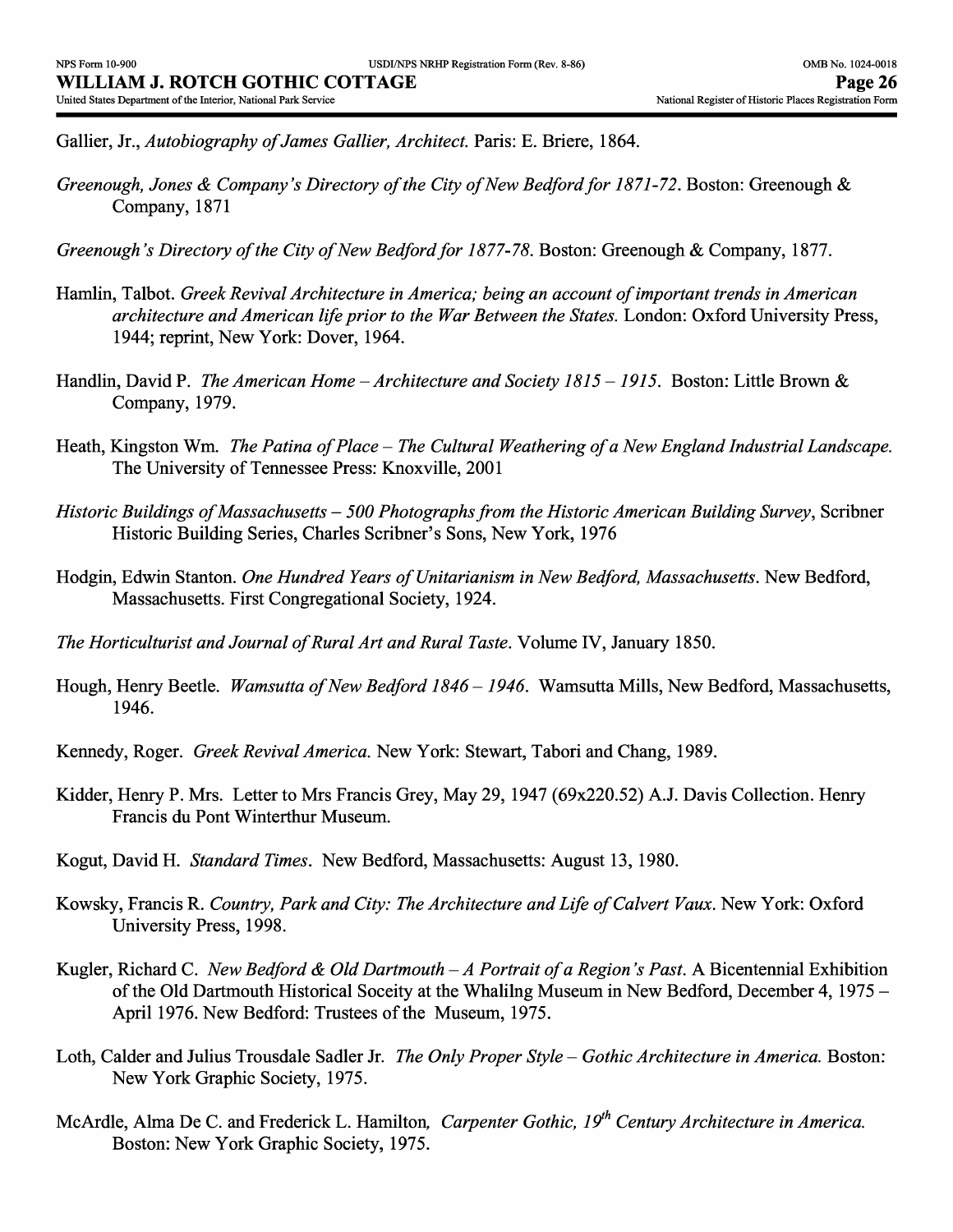Mc Kee, Harley J. Historic American Building Survey – 19 Irinvg Street. HABS No. Mass. – 678, September 1961.

*Morning Mercury.* New Bedford, Massachusetts: April 24, 1897, November 2, 1908.

- Mumford, Lewis. *The Brown Decades A Study of the Arts in America 1865 -1895.* New York: Dover Publications Inc., 1955.
- *The New Bedford Directory.* New Bedford: Printed by Benjamin Lindsay, 1839.
- \_\_\_. New Bedford: Press of Benjamin Lindsay, 1845.
- \_\_\_. (Years 1852, 1856, 1859, 1865). New Bedford: Charles Taber & Company, 1852, 1856, 1859, 1865
- *New Bedford City Directory for 1883.* Boston: Greenough & Company, 1883.
- *New Bedford Mercury One Hundreth Anniversary Supplement,* Wednesday August 7, 1907. Henry B. Worth. "The Patrician Homes of New Bedford." New Bedford: 1907.
- *New Bedford Semi-Centennial Souvenir 1897.* Robert Grieve, Editor. Rhode Island: Journal of Commerce Company, 1897.
- Newtown, Roger Hale. *Town and Davis, architects, pioneers in American revivalist architecture, 1812-1870, including a glimpse of their times and their contemporaries.* New York: Columbia University Press, 1942.
- Peck, Amelia, ed. *Alexander Jackson Davis American Architect 1803 1892.* New York: Rizzoli, 1992.
- Pierson, William H., Jr. *American Buildings And Their Architects Technology and the Picturesque, the Corporate and the Early Gothic Styles.* Garden City, New York: Doubleday, 1978
- Pease, Zephaniah W. *History of New Bedford, Volume I, II, III.* New York: Lewis Historical Publishing Company.
- Placzek, Adolf K., ed. *Macmillan Encyclopedia of Architects.* New York: The Free Press, Macmillan Publishing Co., Inc., 1982.
- Poppeliers, John C., S. Alien Chambers, Jr. and Nancy B. Schwartz. *What Style is it? A Guide to American Architecture.* Washington, DC: Preservation Press, National Trust for Historic Preservation, 1983.
- The Preservation Partnership. *Basic Work Scope for the Restoration of the William J. Rotch Gothic Cottage.*  1980.
- \_\_\_. *Specifications for Cedar Shingle Roofing and Flashing, Painting and Related Conservation Repairs William J. Rotch Gothic Cottage.* November 1980.
- Puryear, Thomas W. *The Scholar Builders: Regional Architects of the American Renaissance 1876 -1913 An Exhibition.* SMU (now University of Massachusetts at Dartmouth, 1987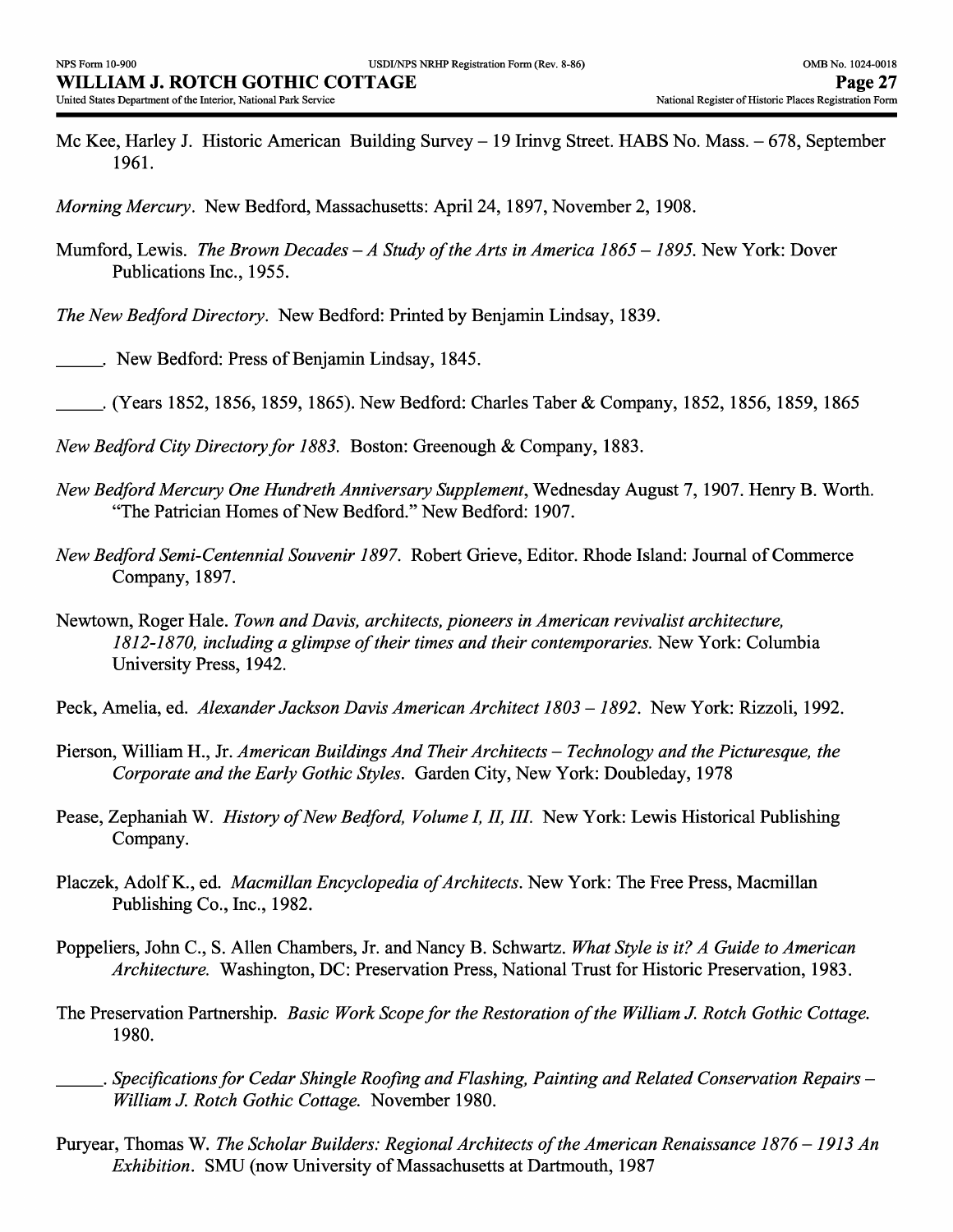*Representative Men of Old Families of Southeastern Massachusetts, Volume I.* Chicago: J.H. Beers Company, 1912.

Ricketson, Daniel. *History of New Bedford.* New Bedford: 1858.

\_\_\_. *New Bedford of the Past.* Boston: Houghton Mifflin & Company, 1903.

Rodman, Samuel. *The Diary of Samuel Rodman - A New Bedford Chronicle of Thirty-Seven Years 1821 - 1859.* Zephaniah W. Pease, Editor. New Bedford: Reynolds De Walt, 1927.

Rodriques, Elmer. *Standard-Times.* New Bedford, Massachusetts: May 5, 1981.

- Rotch, William James. Correspondence with Alexander Jackson Davis. May 3, 1845, May 31, 1845, June 9, 1845, June 12, 1845. A.J. Davis Papers. New York Historical Society.
- \_\_\_. Correspondence with Alexander Jackson Davis. April 16, 1845 (66x198.1-3), April 26, 1845 (68x198.1- 5), July 7, 1845 (68x187.1-3). A.J. Davis Papers. Henry Francis du Pont Winterthur Museum. Joseph Down Manuscript Collection/
- \_\_\_. Journal A April 1846 January 1858. Journa; B February 1858 March 1869. New Bedford Free Public Library, Melville Room Collection.
- Sauter, Van G. *Standard Times.* New Bedford, Massachusetts: June 2, 1961.
- *Standard-Times.* New Bedford, Massachusetts: January 31, 1910, December 25, 1925, February 7, 1929, July 15, 1933, April 12, 1966, May 28, 1966, October 2, 1966, October 27, 1974.
- *Sunday Standard-Times.* New Bedford, Massachusetts: February 16, 1908, November 15, 1908, November 22, 1908, August 20, 1972.
- *Topographical Atlas of Surveys Bristol County, Massachusetts.* Philadelphia: Everts & Richards, 1895.

*Unitarian Anniversaries 1708, 1795, 1808, 1838.* First Congregational Society in New Bedford, Massachusetts. New Bedford Free Public Library, Genealogy Room Collections.

- Whiffen, Marcus. *American Architecture Since 1780: A Guide to the Styles*. Massachusetts: The M.I.T. Press, Massachusetts Institute of Technology, 1969.
- Whitman, Nicholas. *A Window Back-Photography in a Whaling Port.* Spinner Publications, Inc. 1994]
- Worth, Henry B. *Ancient Landmarks of Old Dartmouth.* Photographs of Fred W. Palmer. New Bedford Free Public Library, Genealogy Room Collections.

Zaitzevsky, Cynthia. *The Architecture of William R. Emerson, 1833 -1917.* Massachusetts: Fogg Art Museum, Harvard University, 1969.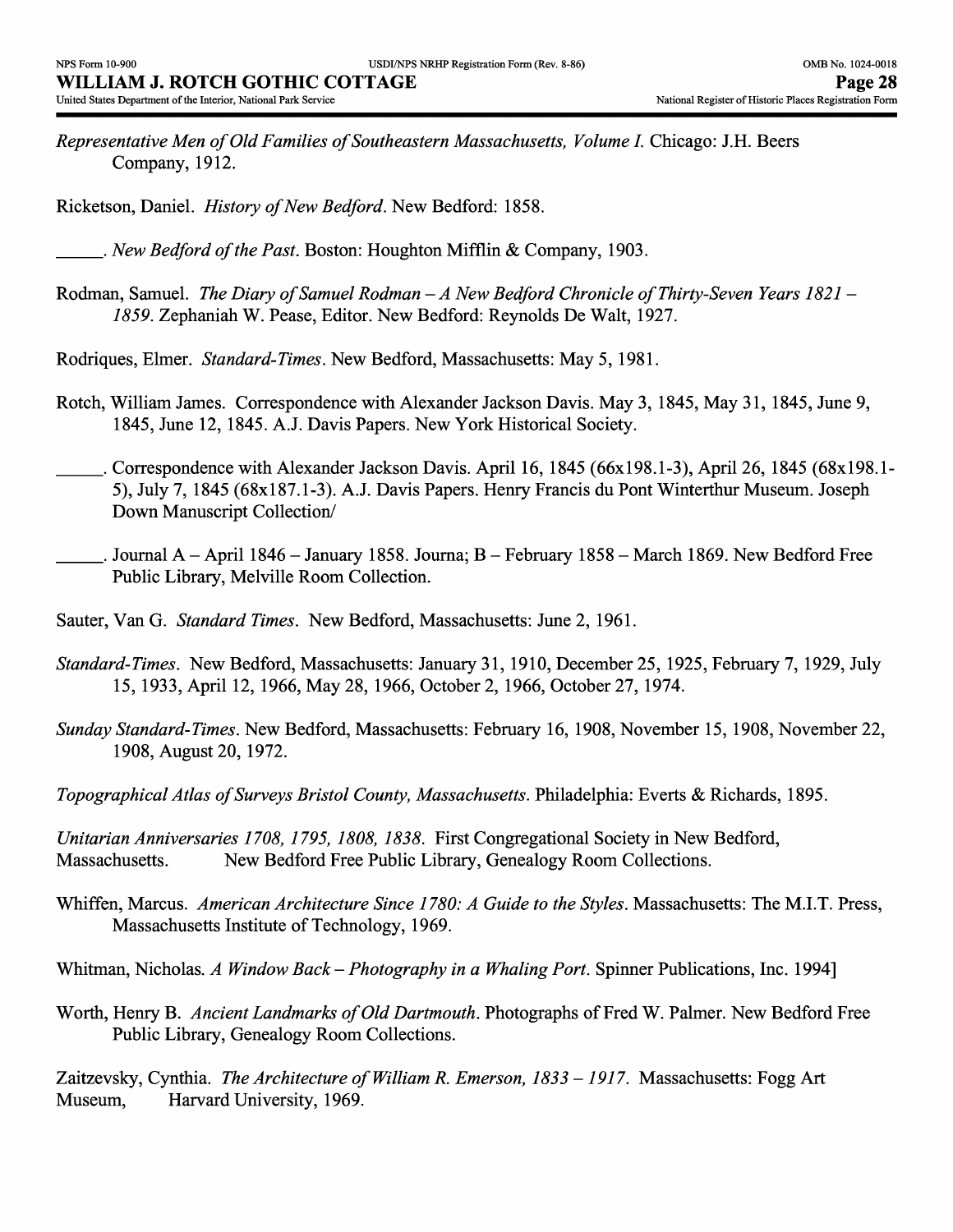Previous documentation on file (NFS):

Preliminary Determination of Individual Listing (36 CFR 67) has been requested.

- $X$  Previously Listed in the National Register. (contributing resource in County Street H.D., 1976)
- Previously Determined Eligible by the National Register.
- Designated a National Historic Landmark.
- $X$  Recorded by Historic American Buildings Survey: #HABS- Mass. No. 678; 3-NEBED, 12-
- Recorded by Historic American Engineering Record: #

Primary Location of Additional Data:

\_ State Historic Preservation Office

- \_ Other State Agency
- \_ Federal Agency
- \_ Local Government
- \_ University
- \_ Other (Specify Repository):

## **10. GEOGRAPHICAL DATA**

| Acreage of Property: | Less than an acre |
|----------------------|-------------------|
|----------------------|-------------------|

| UTM References: | Zone | Easting | Northing |
|-----------------|------|---------|----------|
|                 | 19   | 339020  | 4610320  |

Verbal Boundary Description:

(Bristol County Registry of Deeds, Book 1766, Page 910)

Beginning at the northeast corner thereof at the intersection of Maple Street and Irving Street; thence running Southerly by said Irving Street, one hundred twenty-three and 3/10 (123.3) feet, more or less, to land now or formerly of Ellen Crawford; thence running Westerly by said Clifford land, ninety-five and 91/100 (95.91) feet, more or less, to land now or formerly of James A. Collins, et. Al; thence running Northerly by said Collins land to the northeast corner thereof; thence running in a straight line by other land now or formerly of Josephine G. Rotch to the southeast corner of land now or formerly of Ruth E. Jennings; thence running Northerly by said Jennings land to said Maple Street, said Westerly bound measuring in all one hundred twenty five and 81/100 (125.81) feet, more or less; thence running Easterly by said Maple Street, ninety-five and 4/10 (95.4) feet, more or less to the point of beginning.

## Boundary Justification:

The boundary includes the house that has historically been a part of the original William J. Rotch property and still maintains integrity.